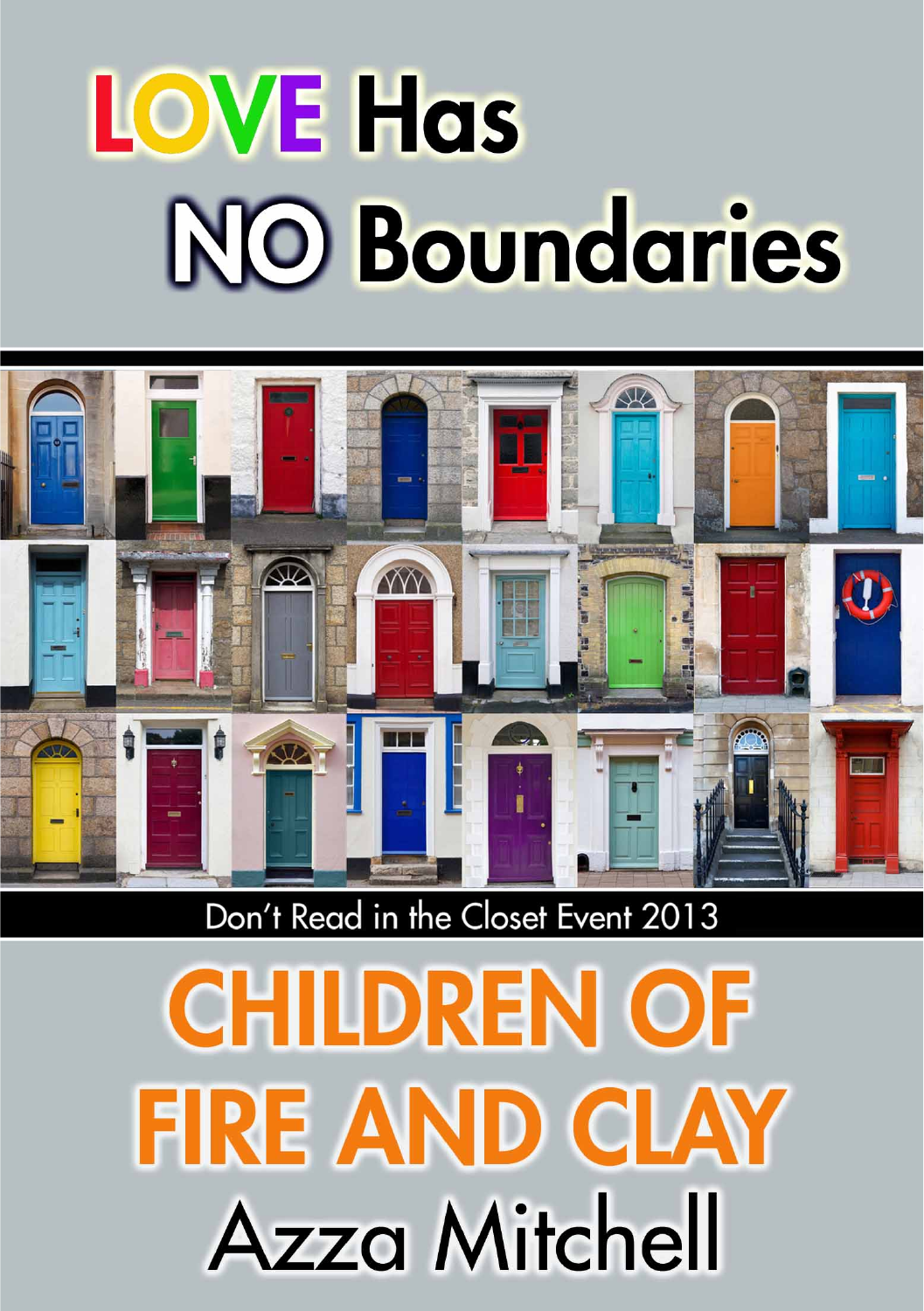### **Contents**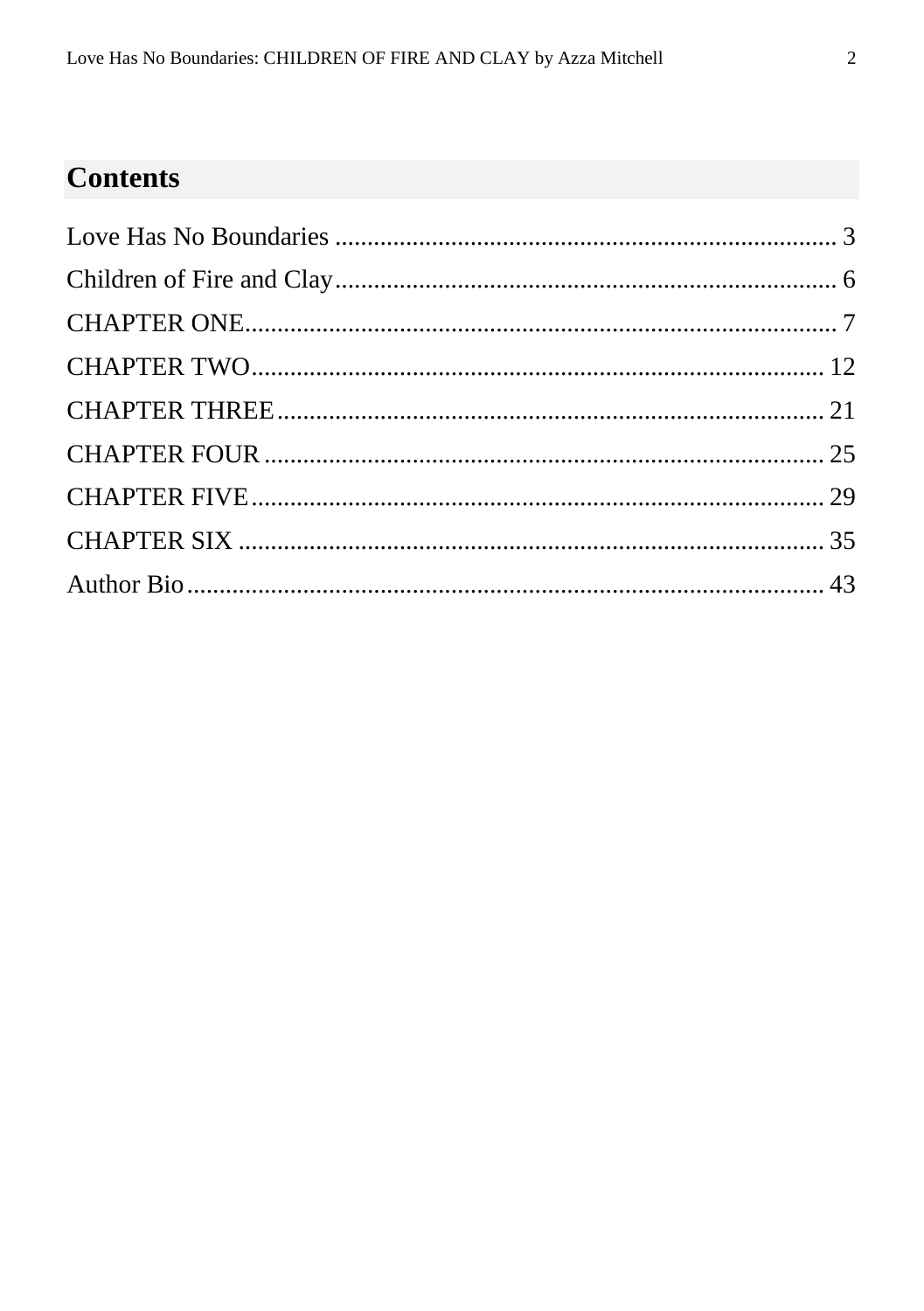## <span id="page-2-0"></span>**Love Has No Boundaries**

*An M/M Romance series*

# **CHILDREN OF FIRE AND CLAY By Azza Mitchell**

### **Introduction**

The story you are about to read celebrates love, sex and romance between men. It is a product of the *Love Has No Boundaries* promotion sponsored by the *Goodreads M/M Romance Group* and is published as a free gift to you.

### **What Is Love Has No Boundaries?**

The *Goodreads M/M Romance Group* invited members to choose a photo and pen a letter asking for a short M/M romance story inspired by the image; authors from the group were encouraged to select a letter and write an original tale. The result was an outpouring of creativity that shone a spotlight on the special bond between M/M romance writers and the people who love what they do.

A written description of the image that inspired this story is provided along with the original request letter. If you'd like to view the photo, please feel free to join the [Goodreads M/M Romance Group](http://www.goodreads.com/group/show/20149-m-m-romance) and visit the discussion section: *Love Has No Boundaries*.

Whether you are an avid M/M romance reader or new to the genre, you are in for a delicious treat.

### **Words of Caution**

This story may contain sexually explicit content and is **intended for adult readers.** It may contain content that is disagreeable or distressing to some readers. The *M/M Romance Group* strongly recommends that each reader review the General Information section before each story for story tags as well as for content warnings.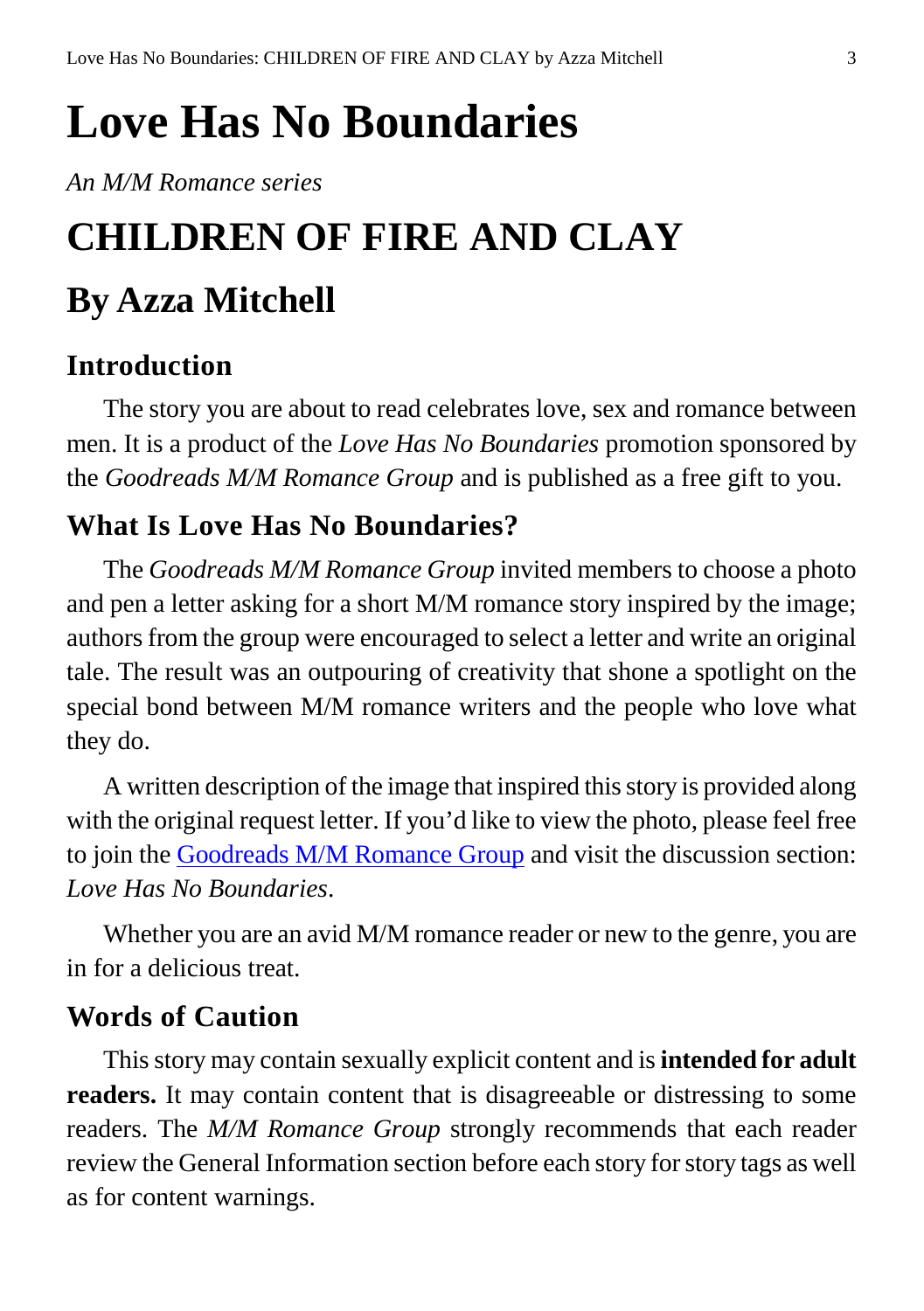This story is a work of fiction. Names, characters, places and incidents are the products of the author's imagination or are used fictitiously. Any resemblance to actual events, locales, or persons, living or dead, is entirely coincidental.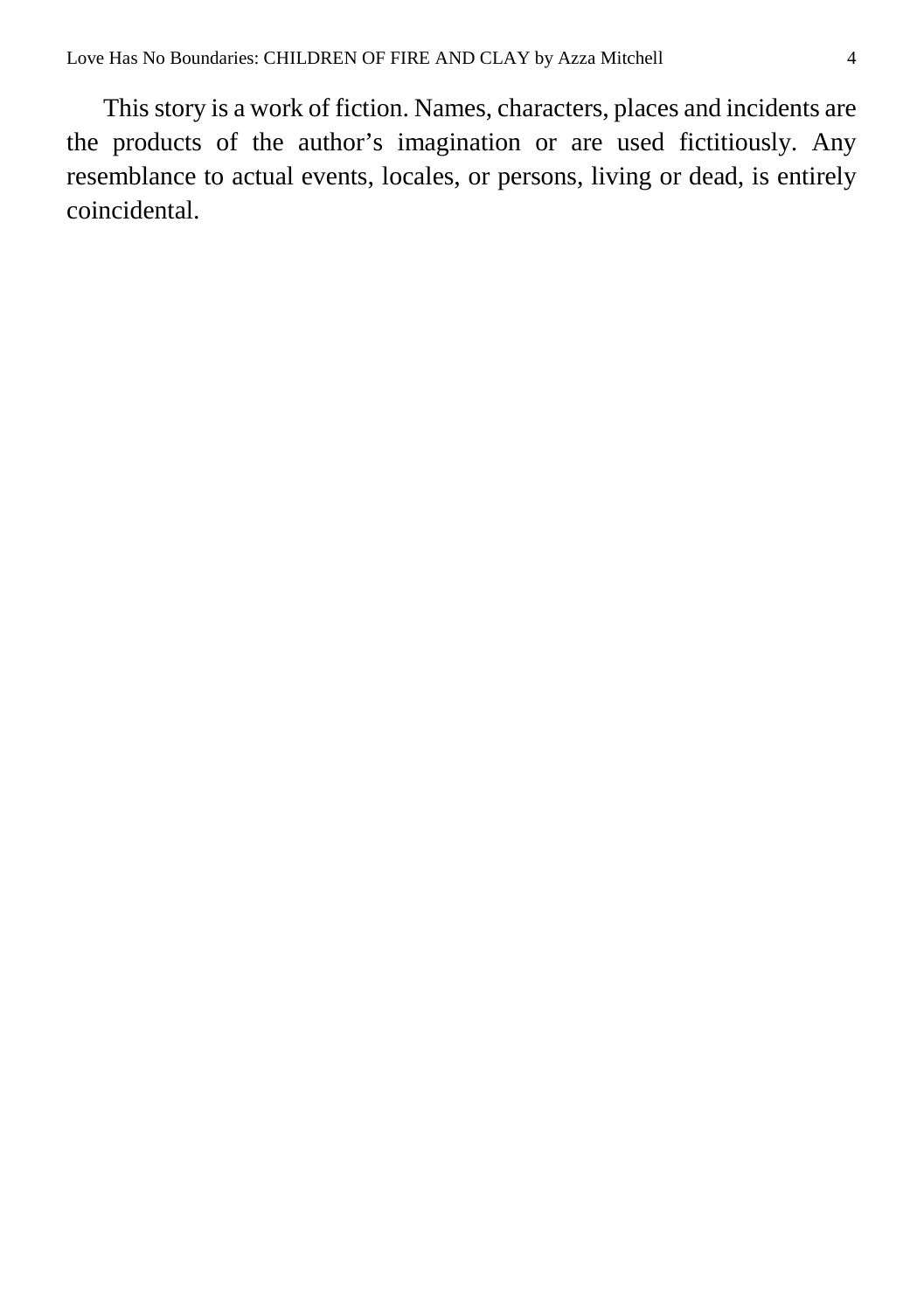All rights reserved worldwide

This eBook may be distributed freely in its entirety courtesy of the *Goodreads M/M Romance Group*. This eBook may not be sold, manipulated or reproduced in any format without the express written permission of the author.

Children of Fire and Clay, Copyright © 2013 Azza Mitchell

Cover Design by Goodreads M/M Romance Group

This ebook is published by the *M/M Romance Group* and is not directly endorsed by or affiliated with Goodreads Inc.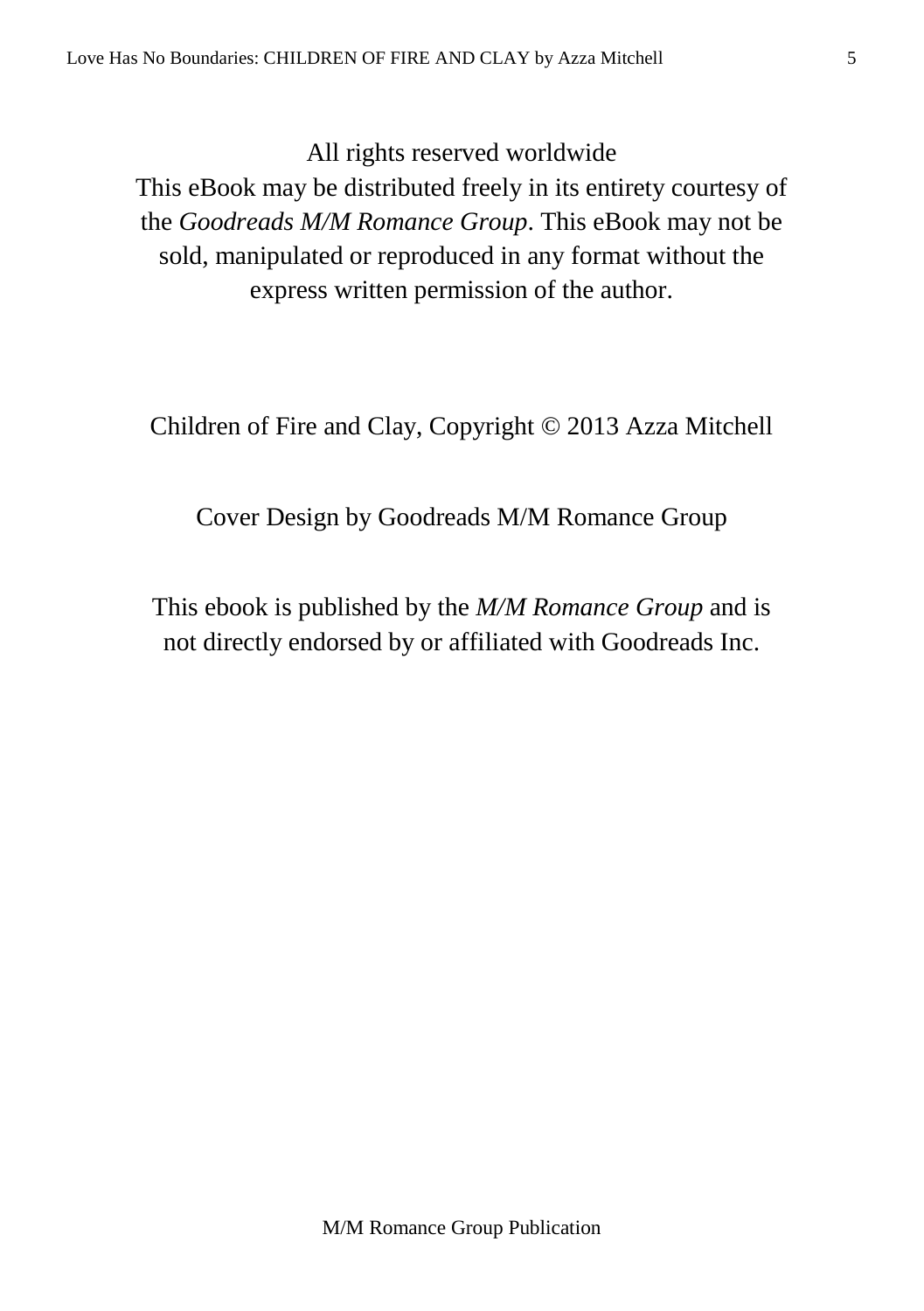# <span id="page-5-0"></span>**CHILDREN OF FIRE AND CLAY By Azza Mitchell**

### **Photo Description**

A picture of the torso of a naked young man with a collar around his neck attached to a leash and his hands tied behind his back.

### **Story Letter**

### *Dear Author*,

*Small town boy. Big city college. It's my first year and I never thought he would be my roommate. We started out friends, studying late nights and hanging out. He never made a move. Not until after Christmas.*

*I loved that first kiss. Sweet, gentle. But days after, something strange happened. I ended up like this. Writhing in these chains, Isuccumb to his every command.*

*I only hope he doesn'trealize who (or what) I really am. What happens if I can't hold back the truth?*

*Must be supernatural that is not vampire or shifter. I'd love to have some suspense orthriller. Hotsex, yes. BDSM yes, but nothing super extreme. Bonus pointsif they switch in the scene(s)(no absolute top/bottom relationship). HFN is okay. Bittersweet is too, but there has to be some sense of happy at the end (no character death).*

*Anything else is author's choice. Have fun! :D*

*Sincerely,*

*Azalea Moone*

### **Story Info**

**Genre:** paranormal, urban fantasy **Tags**: light BDSM, supernatural, college, slavery **Content warning:** dub-con **Word count:** 11,213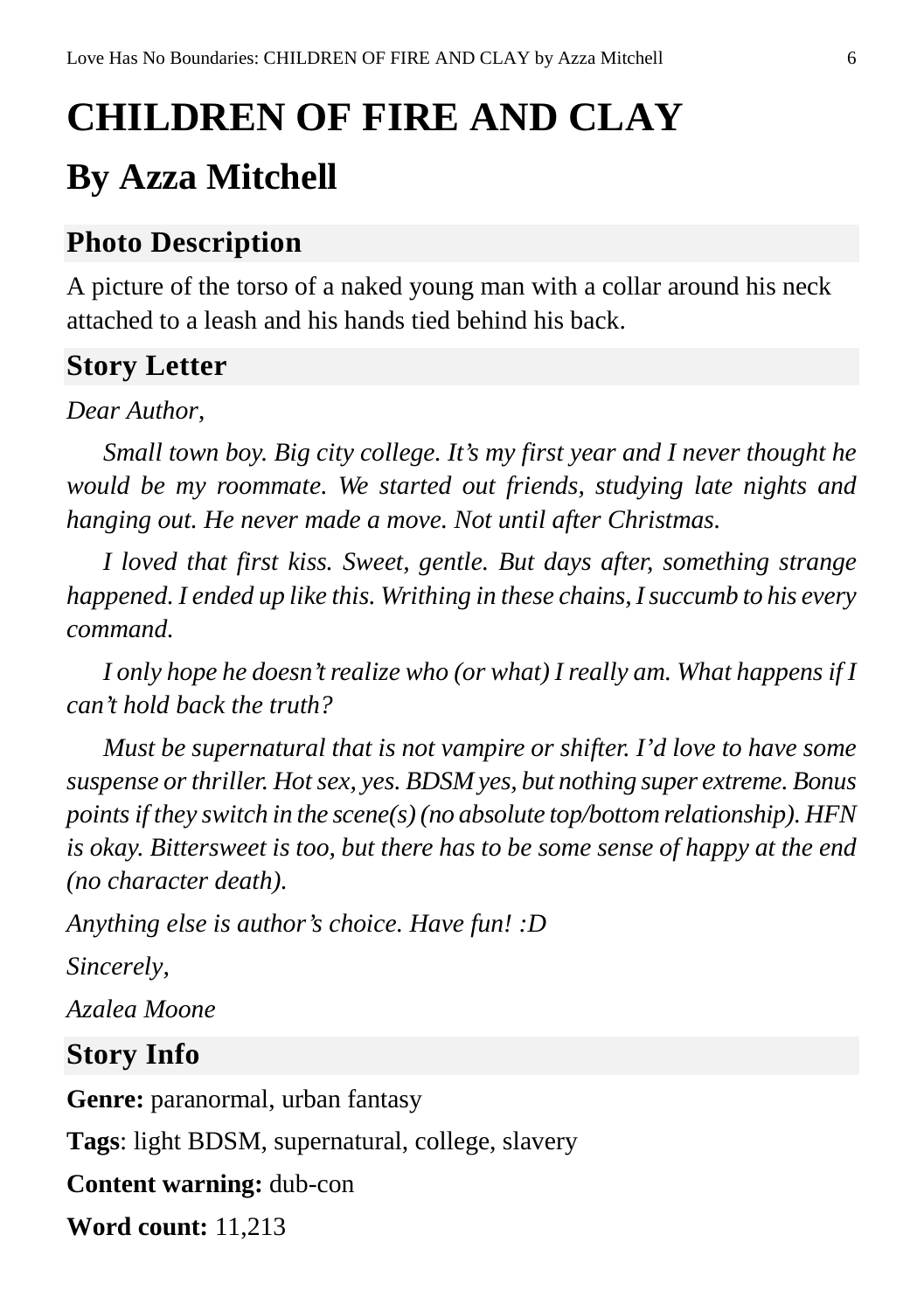### **CHILDREN OF FIRE AND CLAY By Azza Mitchell**

#### CHAPTER ONE

<span id="page-6-0"></span>Basil knew better than to look around at the burst of laughter behind him. He'd know that voice anywhere. He woke up to it every morning, a heavy yawn or the groan of stretching muscles. Basil could look across the room and watch him move under the covers, strong pale legs kicking at the blankets or a shock of blond hair peeking from under the pillows. He was too far away and truly not far enough.

Basil wanted him more than he'd wanted anyone in his life. He could feel the fire in his veins gathering at even the thought of him. He pushed the magic down and the flames retreated to somewhere deep inside before anyone could notice.

His closest friends knew, but his closest friends were considered his pets by the other mythkin of the city. It wasn't as easy or as laid-back as the country mythkin he was used to. He was a minor celebrity in histiny town but the city mythkin couldn't care less about his father or the strength of his powers. He was just a young free djinn with two human thralls and a servant. He was nothing to them, and he had to stay that way to stay safe.

Basilsniffed the air unwillingly, and his roommate's scent wafted past his nose. He tried to ignore his body's enthusiastic response and closed his eyesto keep the fire from showing in them.

"What's wrong with you?" Leila asked, poking him in the arm.

Basil lifted his head enough to be blinded by the bright pink of her hijab. He scowled, unsure if he was annoyed by the bright color or her usual perceptive grace. The last thing he needed was his friends noticing his fervent crush on his roommate.

"It's Rowan," Hassan said flatly, flipping through his history text. "Bass wants to marry him and have a litter of fire babies."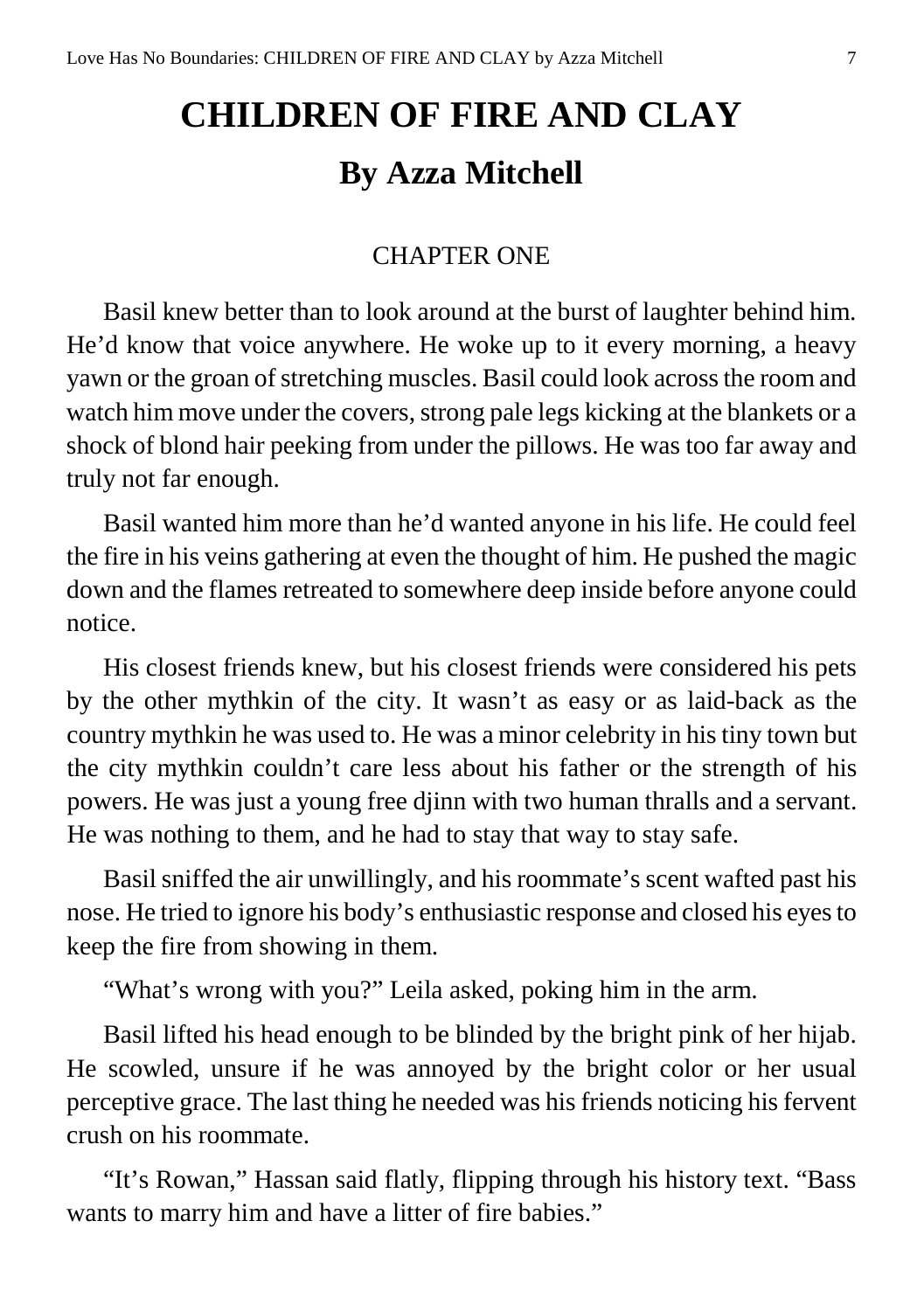Basil felt hisface heat. "I hate you," he snarled at his best friend. Leila was going to be unbearable and Hassan knew it.

Hassan simply grinned.

Leila craned her head to see over his shoulder. "Don't look!" he snapped.

She frowned, her brown eyes narrowing. "Isn't that your roommate?"

Basil groaned.

"Yep," Hassan answered for him.

She didn't look overly pleased. She tapped her nails viciously against the polished wood of the table. "He's okay, for a heathen. You should let me set you up with someone."

Basil grimaced. She'd already tried to set him up with her brother, her very straight brother. Kasra hadn't been thrilled with that blind date. "Never, ever again, Leila. Don't you dare."

Hassan grinned. He was always happiest when Leila was torturing anyone but him. "Don't try it. He's so in love, he's pining."

Basil slapped his hand down. "I'm not pining. I don't pine!"

Hassan smiled back with pity in his eyes. "Well, your manly impression of stoic unrequited love looks a lot like pining."

Leila looked away from the argument. "Your keeper is coming."

Basil looked around and spotted Niall walking toward their table. Niall was a faerie vassal of the djinn lord's court. He was sent to watch over Basil years ago. He wondered if babysitting an exiled prince was a punishment detail, but he never asked. He had a feeling that he didn't want to know the answer.

The faerie had taken a position teaching European history at the university to keep a close eye on him.

Niall nodded at the group. "Prince." He stared at Leila for a moment. He always had trouble addressing a human as an equal. "Miss Parsi."

Leila inclined her head, but only barely.

"Professor Grady," Hassan hissed.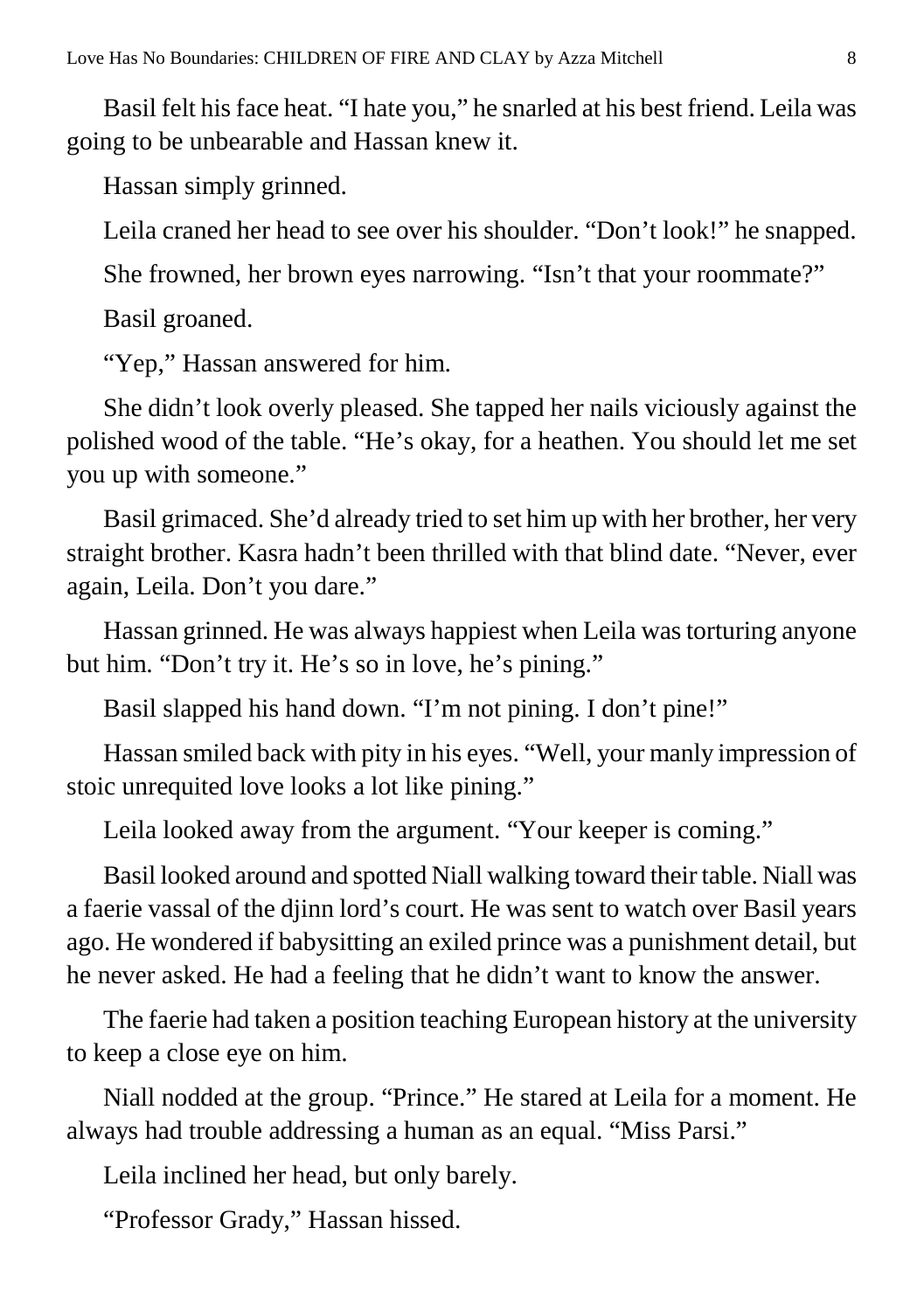"Pet," Niall returned, contempt only half disguised. Basil was never sure how the faerie felt about his prince's favored thrall. Basil mostly left them to duke it out. They knew better than to actually hurt one another.

Hassan leaned back in his chair, gearing up for a fight. "Hey, why didn't you ever offer to tutor us? Making us fail finals because you wouldn't help is unbelievably rude."

Niall's eyes filled with black, always less concerned with getting caught. "I don't want to teach you. Pets don't need to know any more than how to look pretty and warm a bed. In both of which, your knowledge is sorely lacking."

Leila snorted.

Hassan scoffed, undeterred by Niall's show of power. "My bed-warming skills are epic. Why don't you try them out for yourself?"

"I don't touch my lord's favorite *toys*."

"Enough," Basil snapped. "Bicker somewhere else. I need to study. Hass, stop hitting on a teacher."

Niall smirked.

Hassan huffed and looked away. Basil was happy to call an end to that argument, but Hassan was a sore loser. Hisfriend grinned, white teeth flashing dangerously. He waved at someone behind them, beckoning them closer. "Hey, Rowan!"

Basil let his eyes flash orange in warning, but Hassan hadn't been afraid of him in a long time.

Rowan stopped close behind him, dropping his hands to rest on Basil's shoulders. Rowan was always doing that, touching him, smiling at him, as if the boy knew he could scramble Basil's brains with just a look. It worked.

"Hey, guys, Professor Grady. Are you ready for finals?"

"Mostly," Hassan said. "Professor Grady'staking Leila and me to find one of his first edition books for my thesis."

"What? When?" Leila asked.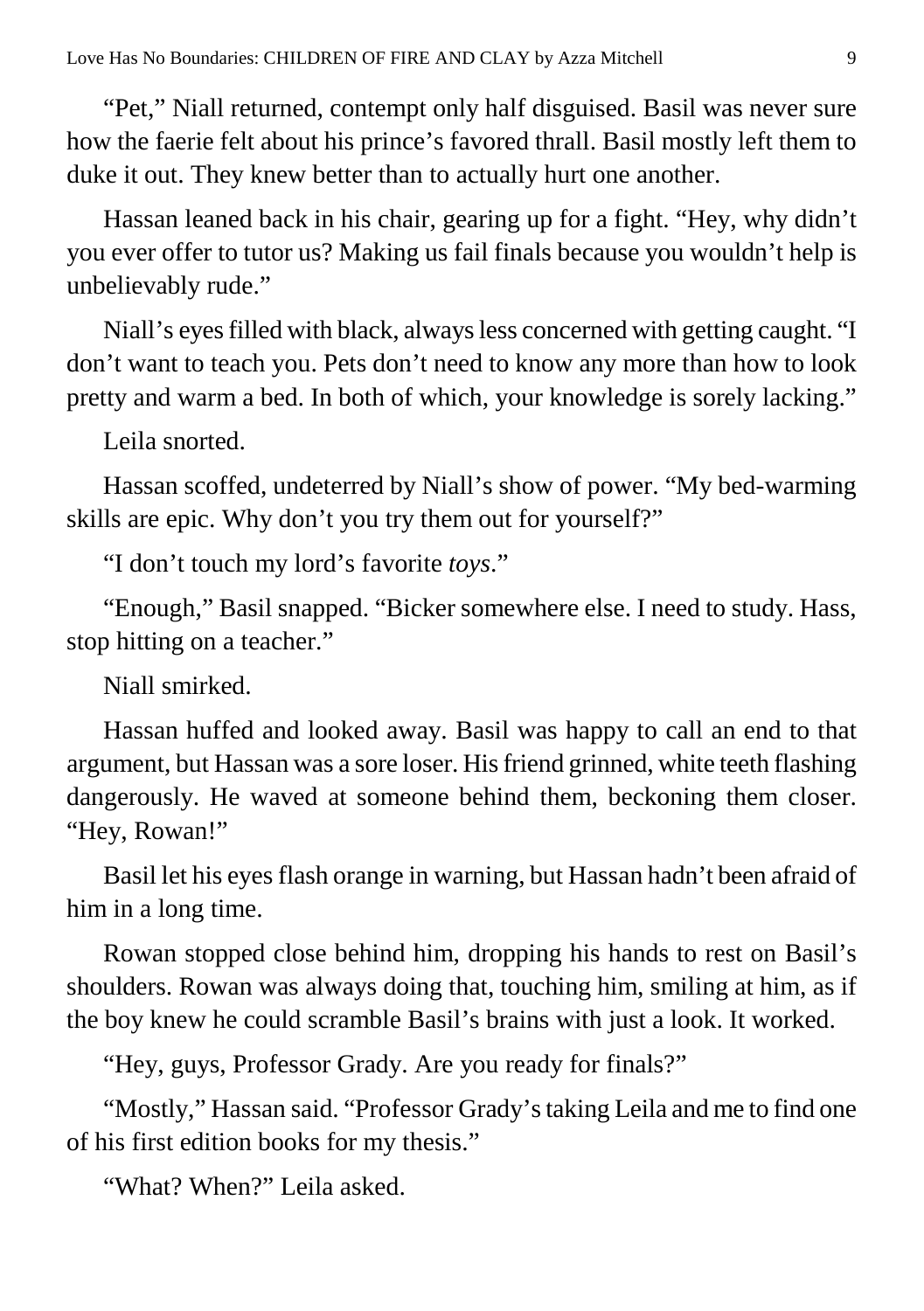"I really don't think I am," Niall said flatly.

Hassan shoved his books in a bag and grabbed Leila's for good measure. "Don't you two have statistics together? You should study. Basil is terrible at all that number voodoo."

"I'm not," Basil complained.

Hassan grabbed Leila's arm, pulling her out of the chair, before shoving his shoulder into Niall's chest. "Yeah, we'll just go and leave you two to your studying."

Basil glared at their retreating backs and Rowan slid to the other side of the table. "I'm really sorry. I don't know what he was doing. I'm pretty good at statistics."

Rowan smiled. It was kind and a little sad. He was older than the usual freshman, one of the guys that got a late start in life. Basil couldn't say it was a bad thing. There was something damaged about him, dark. Basil didn't mind the dark places. He was fire. He had all the light he'd ever need.

"I know, I've been cheating off you for three weeks," Rowan said, "but your friend did do me a solid, getting me away from my chemistry group. They're talking in so many acronyms I can't begin to decipher it."

Basil looked down and shuffled his deck of cards. He had noticed Rowan's wandering eyes. He hoped it wasn't just for a better grade. "You're welcome, then."

He didn't know how to look at Rowan outside of their shared room. It was easy in the closed space of their room: two beds, two desks, and a bathroom in between. Rowan spent most of his time half-dressed, if he even bothered to pull on pants before wandering sleepily to the en suite bathroom. Basil had never known the layout of another person's body so well, not one that he wasn't having sex with.

"Are you okay?" Rowan asked. "If you're just staying for me, you don't need to."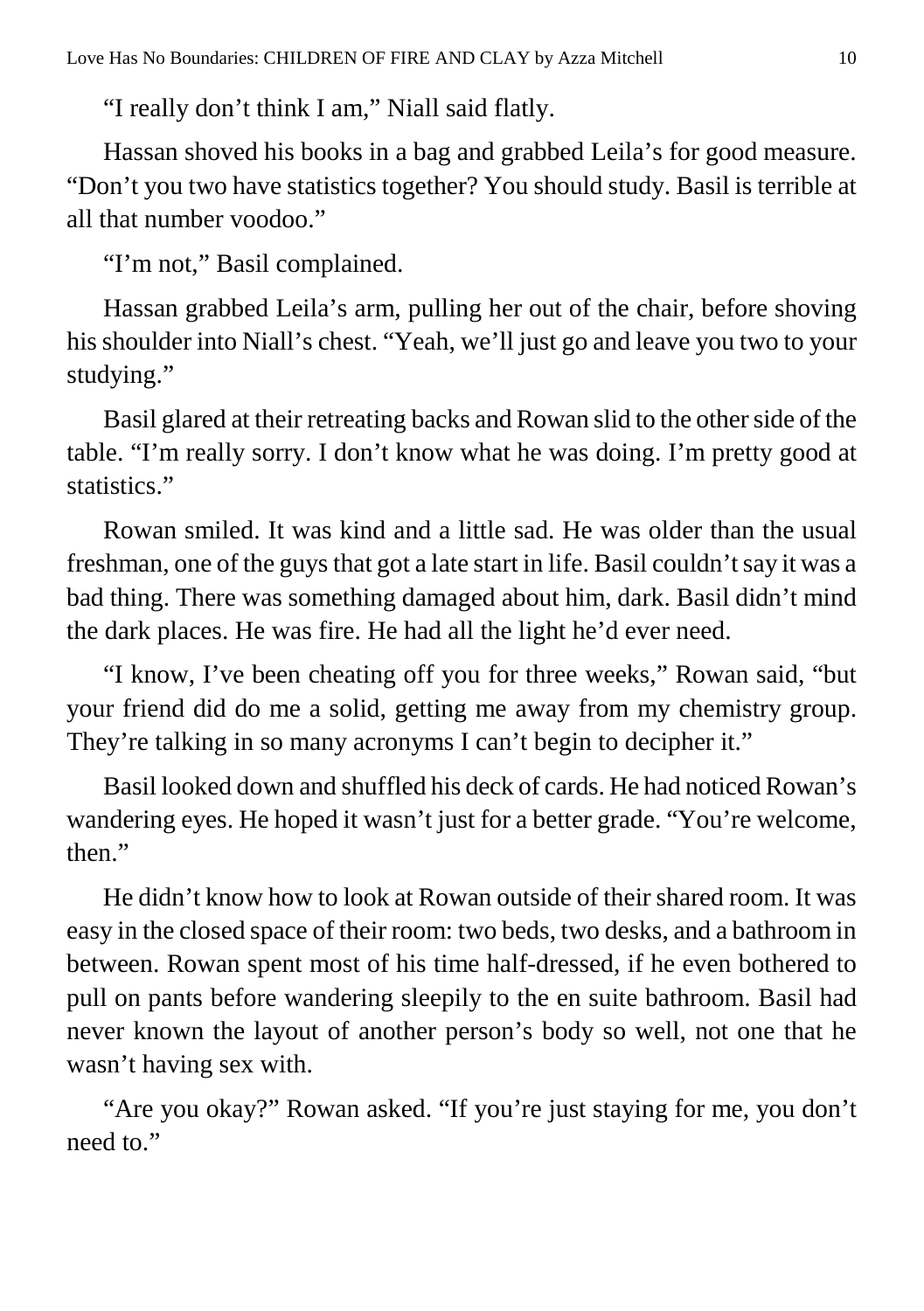Basil sucked in a breath. He wanted to run far away from Rowan's tantalizing scent, but more than that, he wanted to stay. "I'm fine. I just got lost in my head. Do you need help with something?"

Rowan shook his head and looked down at the cards Basil was shuffling absently. "Are you a card shark or something?"

Basil slowed the cards' movement so Rowan could see the skill that went into the manipulation. His talent with playing cards was one of the few things he was truly proud of. "Sort of. I do tricks."

Rowan grinned, leaning over the table to get a closer look. "Magic tricks?"

"Sure. Do you want to see?" He shuffled the cards together, then spread them out in a fan with one hand.

Rowan motioned him to continue.

Basil shuffled the cards once more and cut the deck, setting half of them aside before spreading out the remaining cards. "Pick one."

Rowan pulled out a card and looked at it. He slipped it back into the deck and Basil grabbed the rest of the deck to shuffle the cards. Basil could feel the heat from Rowan's fingers on the card. He wanted to grab the card and hold it out to his roommate but he needed to finish the trick.

He laid out three cards face down. "All right, pick out your card."

Rowan arched an eyebrow but flipped over the far left card. "That's not my card."

"No, but this one is." Basil flipped over the card on the right, the plastic still tingling with Rowan's touch.

Rowan gasped and grabbed the card, looking it over closely. "How did you do that?"

Basil blushed and looked down at the deck. "Magic."

\*\*\*\*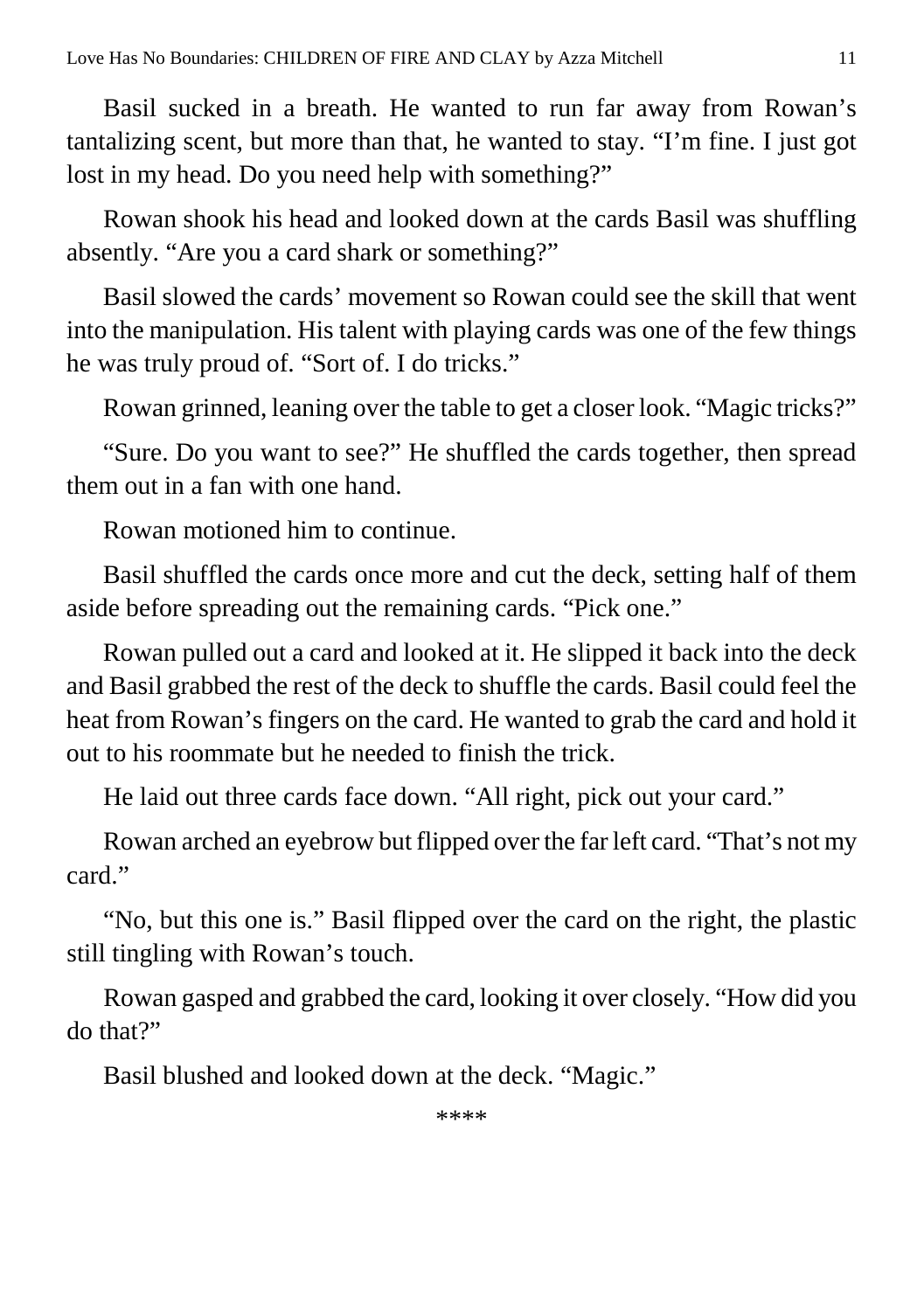### CHAPTER TWO

<span id="page-11-0"></span>Basil spent most of the winter break curled up in the warmth of his bed. It was better than spending his break sitting across from his mother and trying to make small talk. They'd never really gotten along since he'd turned twelve and started liking boys. She was never cruel, but the disapproval was heavy. Her life was probably much easier with her gay bastard child far away.

He never celebrated Christmas and he hardly cared about a holiday stuck in the middle of the coldest time of year. It was still depressingly lonely. Even Hassan had joined his family on vacation to southern Georgia.

Basil flinched asthe door opened unexpectedly. Rowan grinned sheepishly from under a bright red hat and threw his bag toward his bed. "Hey, I didn't think you'd be back this early."

He laughed humorlessly. The cold had managed to suck all the happiness out of him, and he couldn't even manage to find Rowan particularly attractive in the harsh midday light. "I didn't actually leave."

Rowan flopped down on Basil's bed, pushing him around until the older boy dug out a large piece of bed for himself. "You stayed here for Christmas."

Basil shrugged and tucked his blankets around his waist. "It's just another day."

"You don't celebrate Christmas?" Rowan's voice got higher with each word, nearly screeching with horror by the last.

Basil shifted uncomfortably. He'd spent most of his life trying to explain to other children why Santa didn't visit. He didn't think he would need to keep it going when he went to college. "Why would I? I'm not Christian."

Rowan blinked, looking out into the middle distance. Basil turned away. He didn't want to see the look of betrayal wash over his friend. So many friends quickly disassociated when they found out he was raised closer to Islam than Christianity.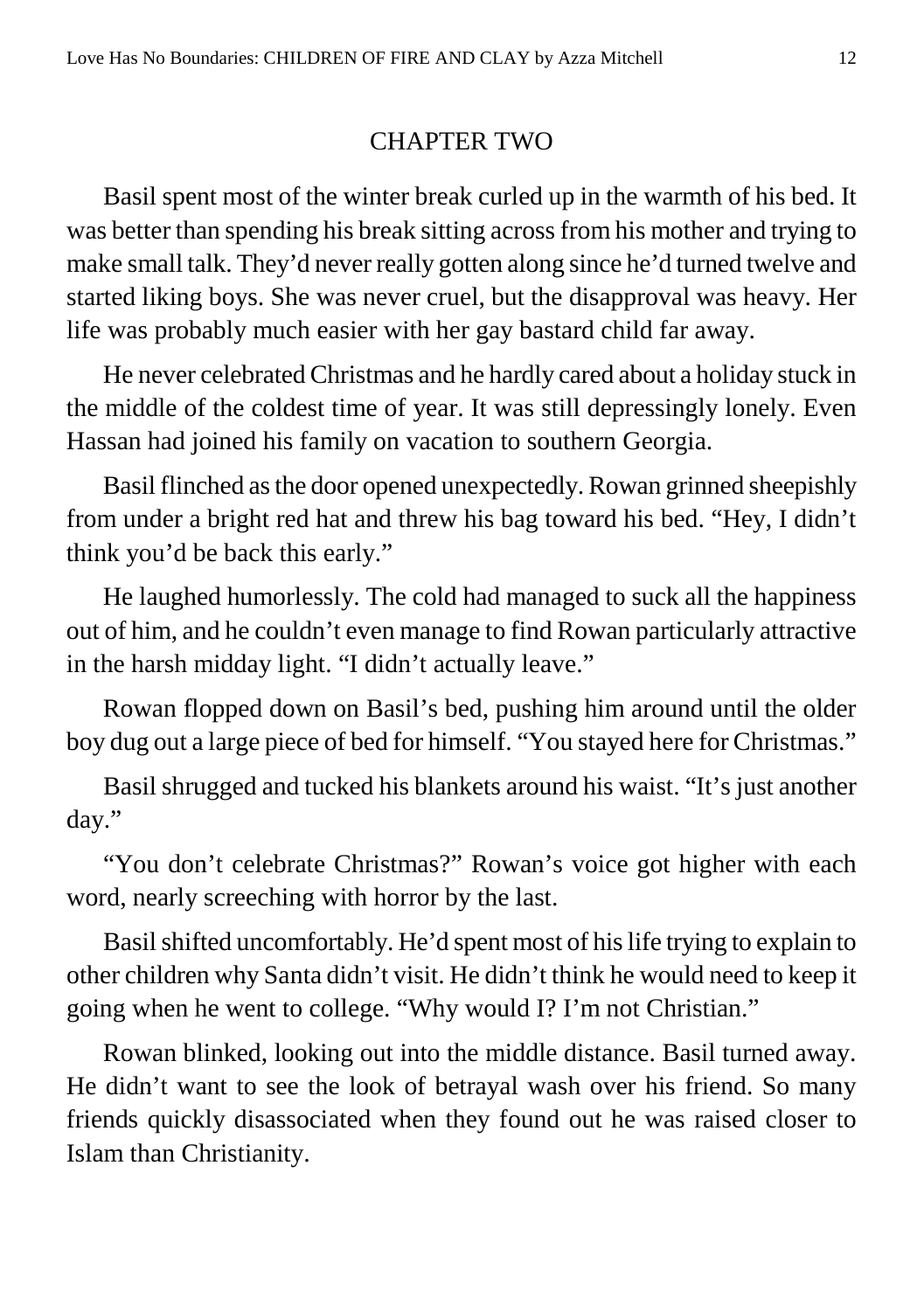"Okay…" Rowan said slowly, "but presents, Santa, awesome reindeer. No religious affiliation and free gifts."

Basil let out a breath he didn't even know he'd been holding. He felt a dozen tense muscles loosen just by the fact that Rowan didn't pull away from him. "We just never did it."

Rowan clapped his hands and jumped off the bed. "Right. Christmas. We're doing this."

Basil wassure he looked beyond horrified. He wasn't angling for anything. "Please, don't. You don't need to do anything for me."

"Be quiet, I'm looking for something."

No one cared that much about any of the holidays in his house. His father told him that gifts weren't meant for one day out of the year, and was fairly disturbed by the whole flying deer mess. Neither his mother nor Basil wanted to disappoint the Lord King Djinn so they left everything that wasn't a birthday or Thanksgiving by the wayside.

Basil didn't feel like he missed out on all that much, but he did know that gift-giving was supposed to be reciprocal. The djinn quickly dug through the drawers of his desk, but there wasn't anything except crumpled papers and broken pencils.

In the last drawer he found a flask, a pretty silver thing with a lion etched into the front. It was beautiful and delicate, and he could feel a thrumming power under the heavy silver. He had no idea where it had come from.

Basil looked up and Rowan was standing over him. Too close, much too close. "Hi," he squeaked.

Rowan held out a small thin box. "Didn't wrap it."

Basil awkwardly took the box. He didn't think wrapping really mattered. "That's oka—"

Rowan kissed him. It was sweet, gentle, lips just brushing his. Basil couldn't hold back the moan and Rowan pressed harder, his tongue tracing along Basil'slower lip. Basil opened his mouth and Rowan dove in, histongue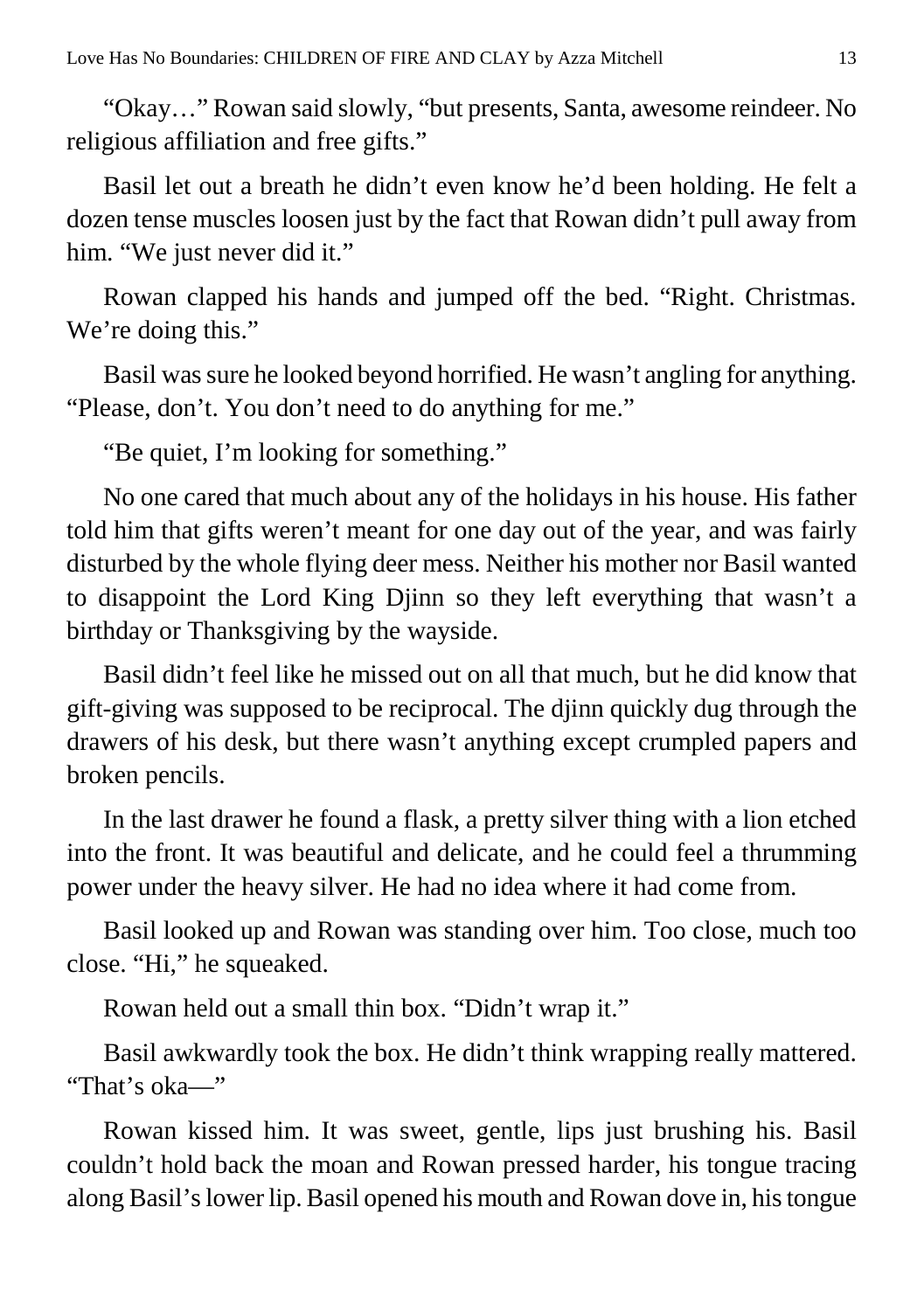stroking along Basil's. He tasted like the earth, wet sod and swamp. He tasted like a human from the north.

He wondered if Rowan could feel the fire on his skin or the taste of smoke in his mouth. Basil wondered if he could taste the djinn in his blood.

Rowan fisted the short hair on the back of his head. Basil trembled, his whole body on overload. He had wanted it for too long. Basil tried to grab at him but only came up with a fistful of sheets. He couldn't do anything through the onslaught of tongue and teeth.

Rowan pulled back, and Basil dared to open his eyes. "Merry Christmas."

"Merry? Is that what I'm supposed to say now?" His brain was still on the short path to getting his hands down Rowan's pants.

Rowan touched his cheek, fingers soft and cool against his skin. Basil alwaysforgot how a human's body temperature wasso different fromhis own. Basil shivered again, pressing his face into Rowan's hand. Rowan's thumb touched his bottom lip, tracing the wet edge.

"I want you," Basil whispered. He shut his eyes at the admission. He shouldn't have said it. He shouldn't have said anything.

"Thank God," Rowan groaned and Basil opened his eyes. "I've wanted you since I saw you in my stats class."

Basil grinned stupidly. It was better than he'd even thought it would be. "Yeah?"

Rowan ran his fingers through Basil's short curls. "I didn't think you were interested."

Basil cocked his head. "I've always been interested. Always."

Rowan smiled, something mischievous and dangerous in his eyes. Rowan leaned down again and Basil was ready for him. Basil grabbed his shirt, twisting his fingers into the cotton. He plunged his tongue into Rowan's mouth. He was a fearsome son of the djinn. He couldn't let Rowan keep the upper hand.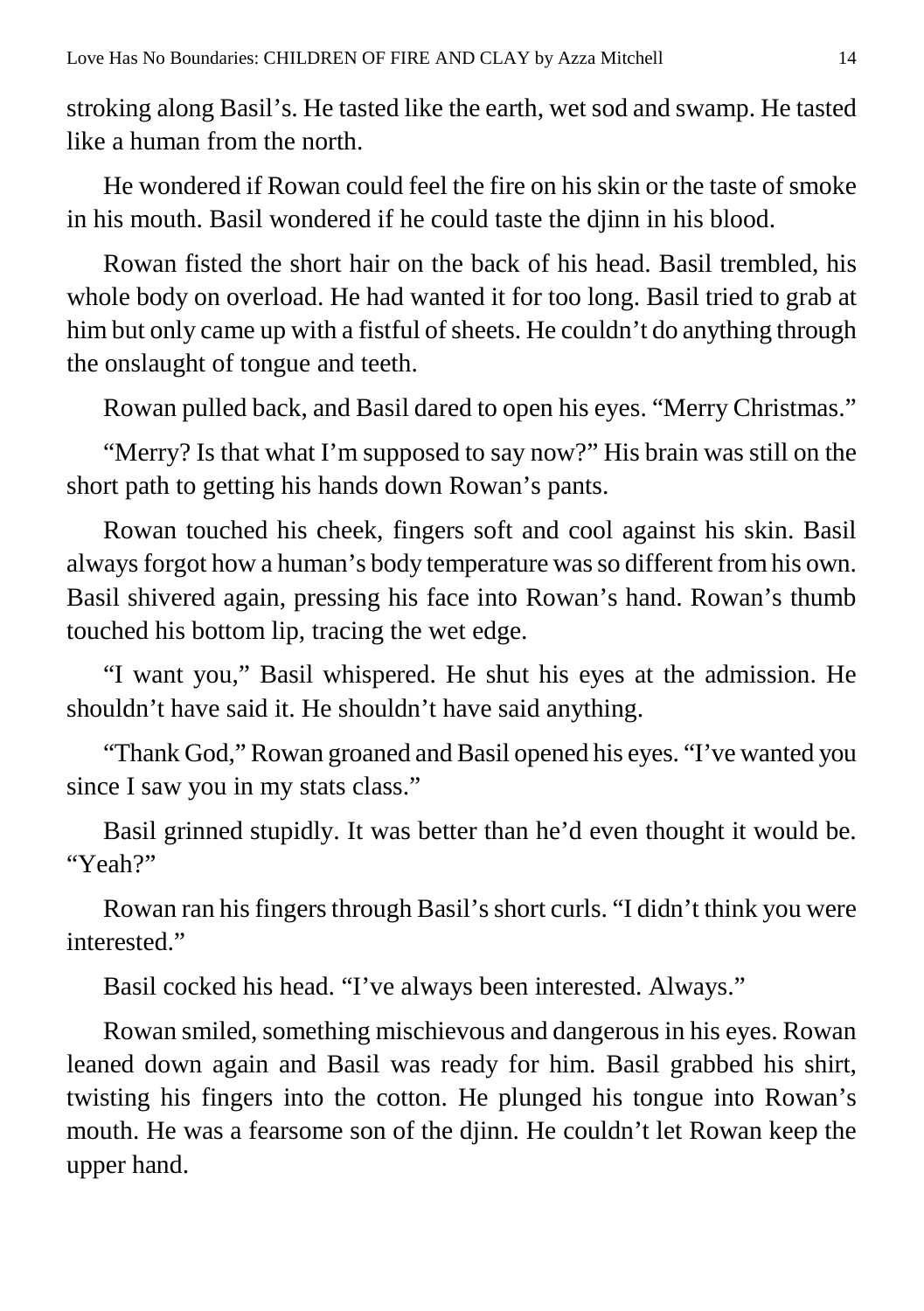Rowan grabbed him, fingers digging into his ribs, pressing him back onto the mattress. "Can we do something?"

"Sure," he said breathlessly.

Rowan grabbed the bottom of Basil's shirt, pushing it up to his neck. "Good, because I really want to fuck you."

Basil nodded frantically. He hadn't been with anyone in nearly two years. There wasn't anything he could do about that. There was a dearth of gay young men in the middle of the Appalachian Mountains.

Rowan suddenly jumped up and ran for his side of the room, stripping as he went. Basil shoved the flask into the space between the mattress and the wall before wiggling out of his pajama pants. He stared a moment at his dark skin and the lighter swirls of tattoos over his skin. It usually didn't bother him. He didn't mind being different, his skin was too dark for the country kids, too human for the other djinn. He wanted to be perfect for Rowan.

The older boy finally came back with a box of condoms and a bottle of lube, both unopened. Rowan crashed into the bed and ripped at the plastic with a vengeance.

"How long have you had those?" Basil asked.

Rowan looked up, his cheeks pink under his pale skin. "I'm not sure I should answer that."

Basil laughed and grabbed Rowan, pulling the young man on top of him. He wanted someone on top of him, feeling the weight of another person over him. No more drunk teenage fumbling. No more silent hand jobs by the river. He wanted something real and hard and completely human.

Rowan pushed him back, pushing him down until he could lean over him, fingers tickling Basil's abdomen. It was too tender, too sweet. Basil wanted to shove him, but he held still, waiting. "Have you… um?"

Basil looked up, annoyed that Rowan continued his lazy petting. "What? Oh yes, of course."

The look that passed over the older boy's face wasn't pleasant. "Okay."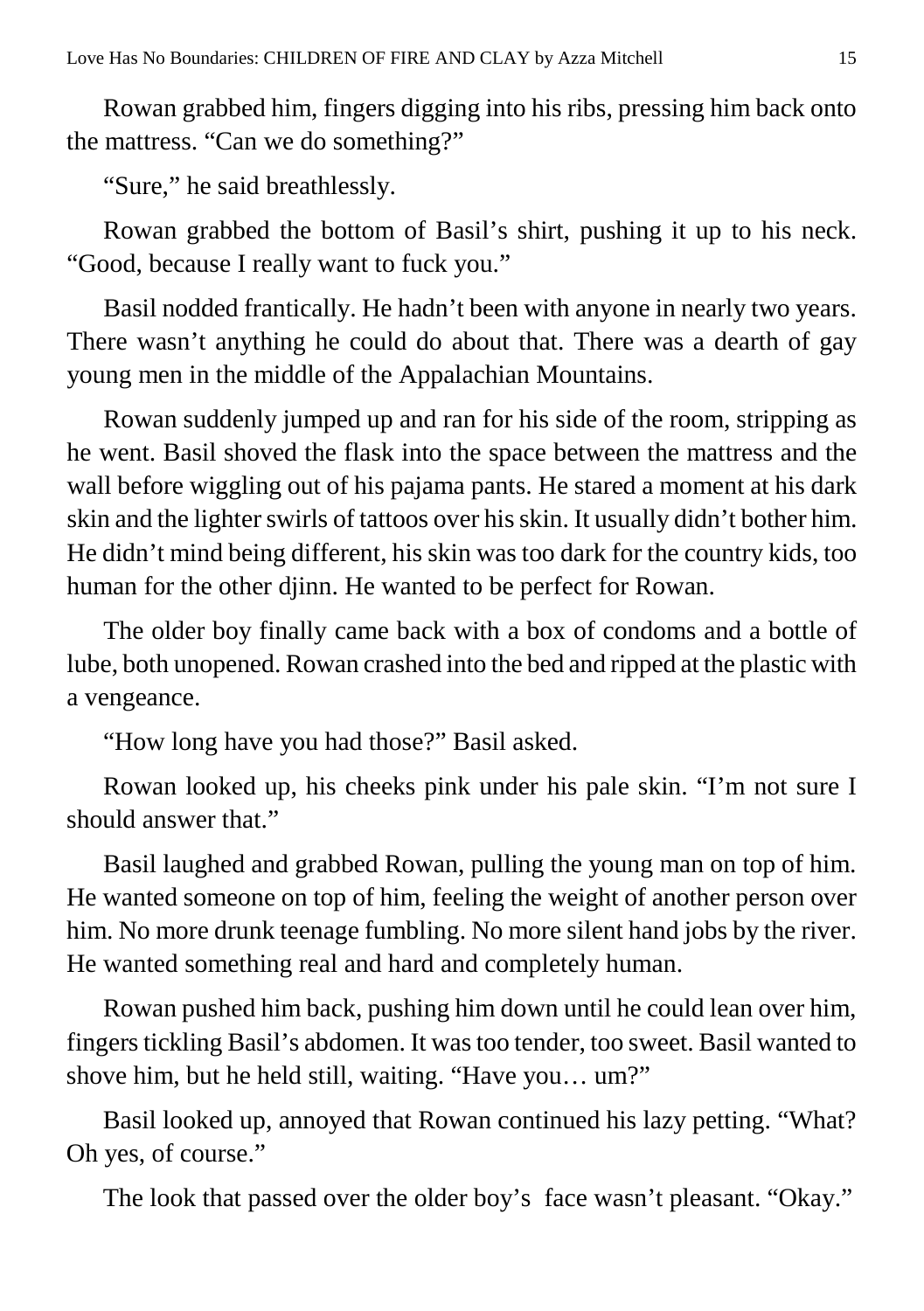Basil tensed. He could feel it in his bones, that he said something wrong, something dangerous. "It's been a while though. Like two years."

Rowan's expression cleared, but only slightly. "Good." Rowan's whole body shook like a dog sloughing water. "I'm not going to hurt you."

Basil laughed against his mouth. It wastruly funny, a mortal trying to harm a mythkin. Only a few attempted it, even fewer succeeded. "It's not like you can."

Rowan cocked his head in confusion but went back to touching him. He wiggled down the bed and pushed Basil's legs apart. Rowan touched his stomach. "You have a tattoo."

Basil leaned forward enough to look at the stylized flames running over his skin. It was a small manifestation of his fire that he couldn't hide even in his human guise. Rowan traced one line, his fingers barely touching his skin. "Oh."

"Oh?" Rowan's hand moved down, wrapping around Basil's cock. He pumped it a few times, precome working as a lubricant. Basil moaned and let his head fall back on the pillow.

"Please, Rowan."

Rowan grinned. "I like 'please'." The older boy let go of his cock and skimmed his fingers over his hole.

Basil shifted uncomfortably. It was a little strange for someone to be that tender with him. Tommy was quick with the prep and quick to get off. It wasn't like they had a lot of time for foreplay and making out.

Rowan finally slipped a finger inside and Basil groaned. That first burn was the best feeling in the world. "Do you like that?"

Basil closed his eyes and tucked his face against Rowan's neck. "Oh, yes, please."

"Okay." Rowan slipped another finger inside and Basil hissed. "I'm sorry, honey. It'll feel better in a minute."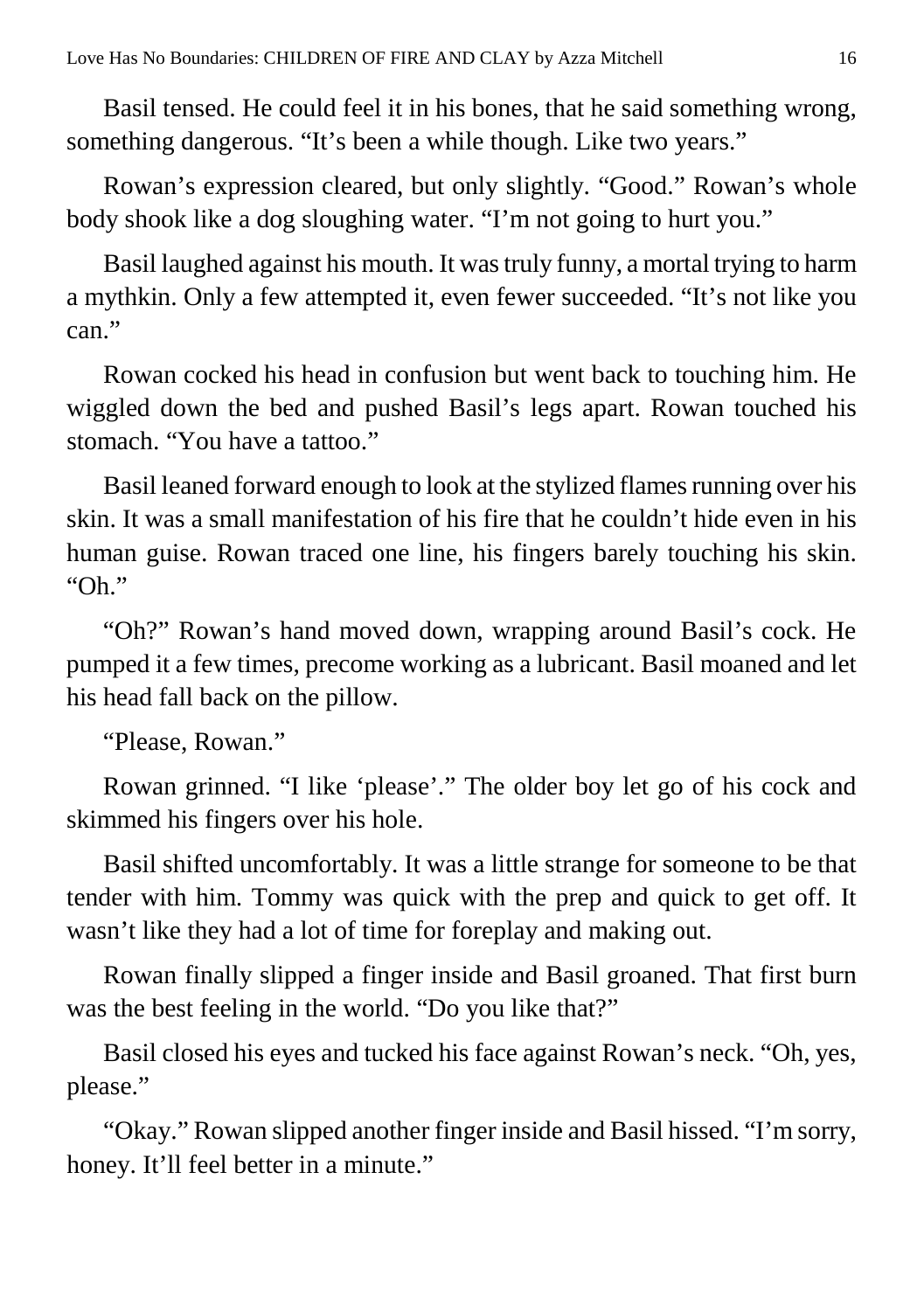Basil glared. He knew what it was supposed to feel like. He wasn't sure he liked being coddled, but all thoughts left his head when Rowan pressed against his prostate. His cock jerked against his stomach. "Please, Master, please." He cringed. He didn't know where that note of submission came from. He was a prince. He shouldn't be willing to submit to anyone, even in play.

Rowan growled at his admission, more animal than human. His fingernails dug into Basil's hip. "Please what? Tell your master what you want."

Basil strained against the tight hold Rowan had on his hips. He wanted a lot of things. He wanted to not say anything stupid. He wanted to be good at sex. He wanted Rowan. "Fuck me. Touch me. Please, please."

Rowan sucked in a breath, his pupils dilated. "Good boy." Rowan pushed another finger inside him.

"Yes, please, that feels so good." Basil trembled, digging his fingers into Rowan's strong shoulders.

Rowan pulled away and Basil growled. He wasn't allowed to leave. Rowan could never escape him again. The older boy ripped open the condom packet and rolled it over his cock.

Basil let his legs fall wide open. Rowan's cock was long and hard, practically angry from being denied Basil's body. He grinned at the thought.

Rowan lined himself up, rubbing the tip of his covered cock against Basil's hole. Basil pushed up against him, trying to get Rowan's hard cock where he wanted it. He needed Rowan inside him. He could almost settle for anyone's cock at the moment, just as long as he was filled.

Rowan sank into him in one long stroke. Basil groaned and grabbed Rowan's arm to keep himself from shaking apart. It was wonderful. It was like they were meant to be together, bodies moving as one, fire and earth battling for dominance.

"Please, please, please." Basil tried to lift his hips, to meet each thrust with furious abandon. Rowan grabbed his wrists and held himdown to the mattress. Rowan's eyes were bright and intense. He was looking for something, but Basil couldn't imagine what. Basil couldn't give him more.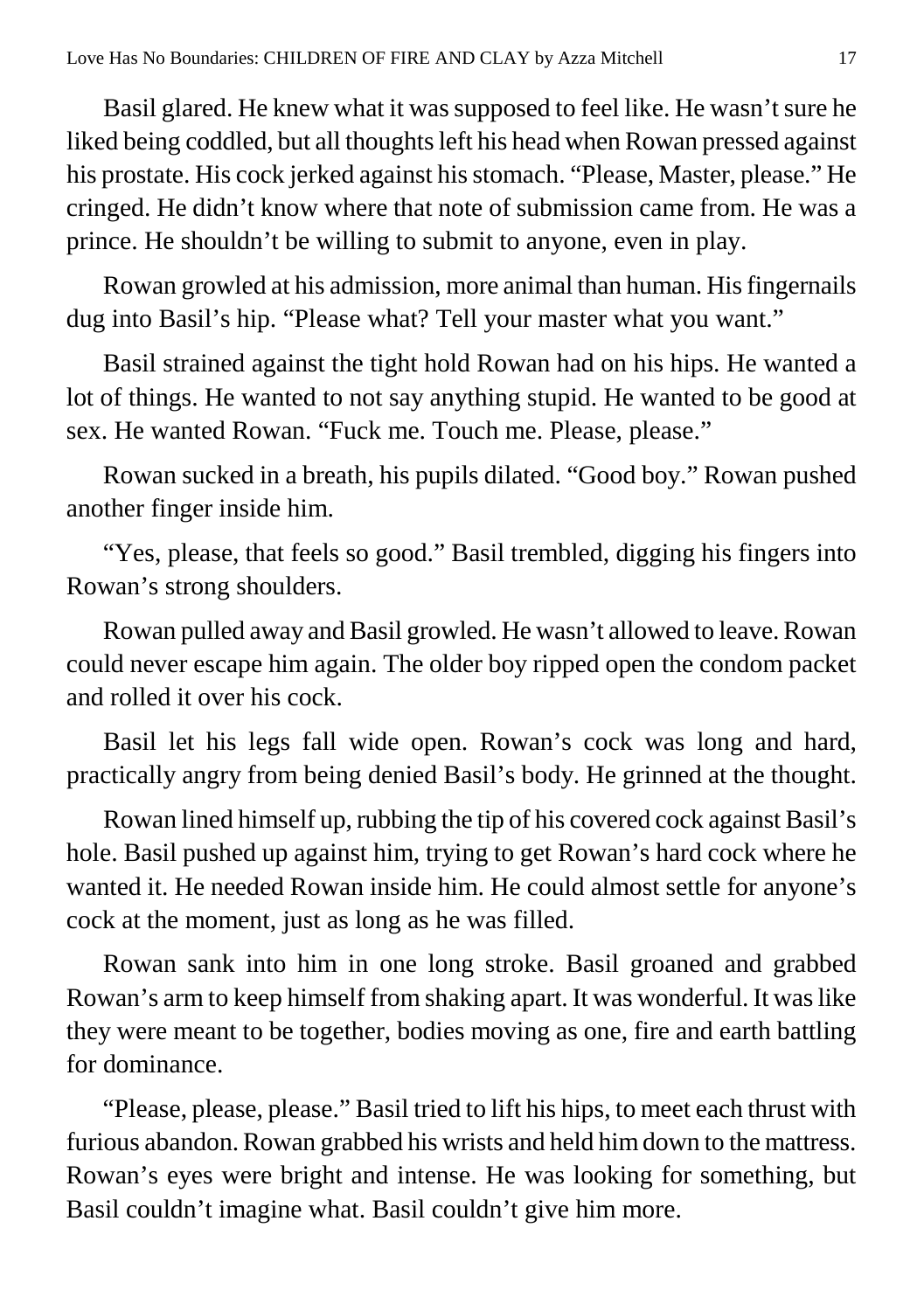Basil groaned and let his head fall back. He closed his eyes, trying to keep the fire within. He couldn't let Rowan see the devil inside.

"Look at me," Rowan said.

Basil shook his head and bit down on his lip.

Rowan slowed the roll of his hips.

Basil growled and opened his eyes. "What?"

Rowan's expression was broken, sad, and desperate. "I need you to look at me."

Basil wiggled one hand free and touched Rowan's face. "Are you all right?" He looked away for a second. He was giving his feelings away with every touch, with every look. Basil was surprised by the rising level of need in his eyes.

"I don't know where you are if you're not looking at me."

Basil pulled him down into a long kiss. "I'm right here. It's okay."

Rowan nodded once and started to move again, his blue eyes daring Basil to look away. He couldn't even if he tried.

Rowan moved faster, hands on Basil's wrists as if he could control the djinn. It was a fun illusion. Basil shook off his hands and grabbed his dick, holding it tight. Basil arched under him, chasing that one last hard push to completion.

Rowan dipped his head and bit at the juncture of Basil's neck and shoulder. The quick burst of pain was enough. Basil shouted as he came, spilling over his hand. Rowan groaned, pumping into him faster until he tensed, his whole body held motionless for a long moment, before he slumped on top of him.

Basil breathed slowly for a few minutes before pushing a limp Rowan off of him. The older boy grumbled at the movement but eventually settled, spooned against him.

Basil was happily sore in all the right places and none of the wrong ones that came from quick sex in the cab of a truck. It wasn't something he would have allowed himself before. He could never cuddle in a bed or hold hands in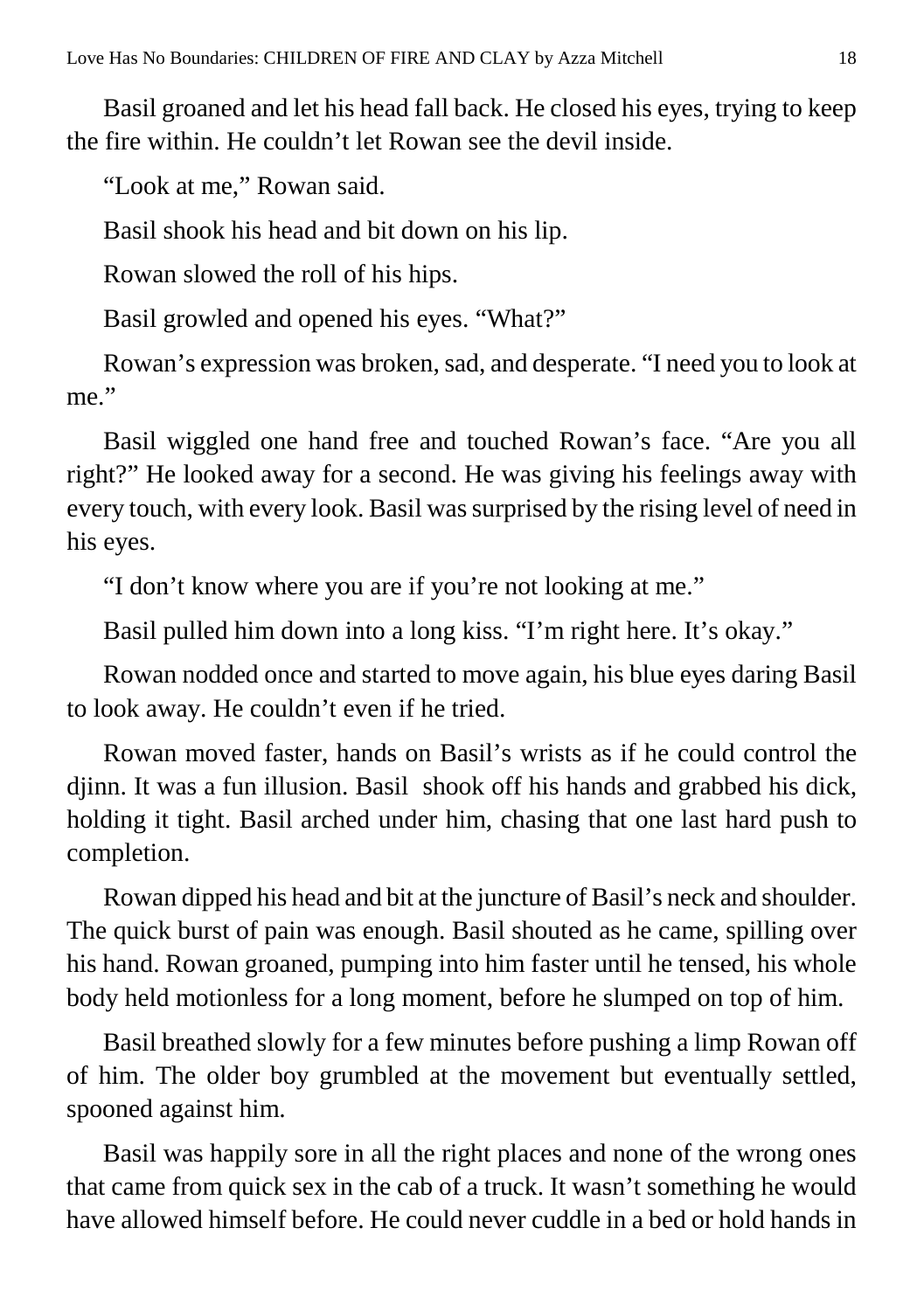public, but life was different in the city. It was different with Rowan at his side.

Rowan touched his chest, dull fingernails dragging over his skin to his stomach. Basil arched into the touch, his body responding before his brain. He grabbed Rowan's wrist. "That tickles."

Rowan laughed and sat up. "Sorry. Damn, you're beautiful."

Basil slid a bare foot up Rowan's pale calf. "If I didn't feel so good, I'd be offended."

Rowan laughed and flopped back on the bed. He grunted unhappily and dug under his back. He grumbled and pulled out the flask. "Oh…" Rowan's eyes went unfocused and wide. Something was wrong. Basil could feel it in his bones. "You didn't have to get me anything."

Rowan's thumb traced the etched lion on the flask and Basil shivered. It was almost as if he could feel the touch on his body. He *could* feel the touch. The flask was his, his vessel, his prison. "No," he whispered.

Basil watched as lines of black fire formed around his wrists, burrowing into his skin and leaving behind a defining mark of servitude.

Rowan shook the flask, his attention still on the magic digging into his soul. "This is beautiful. I don't even know where you'd find something this intricate."

Turning toward Rowan, Basil dropped his hands. It was a mistake. How could he not have recognized his own vessel? Basil turned toward Rowan, curling into his side. It was the only comfort he could get for his trembling. He was owned. He was nothing. He gave his freedom away with a thoughtless gift. And he *did* give himself away. He wasn't stolen or captured. He was given, willingly if not knowingly.

There was power for the master, too. It could change a person, make them crave power. He didn't know how it would change Rowan, who was such a soft touch but with an iron core.

Rowan pulled him close for a soft kiss, and Basil brushed the hair back from his eyes. It was still there, that absolute want and love. It didn't feel any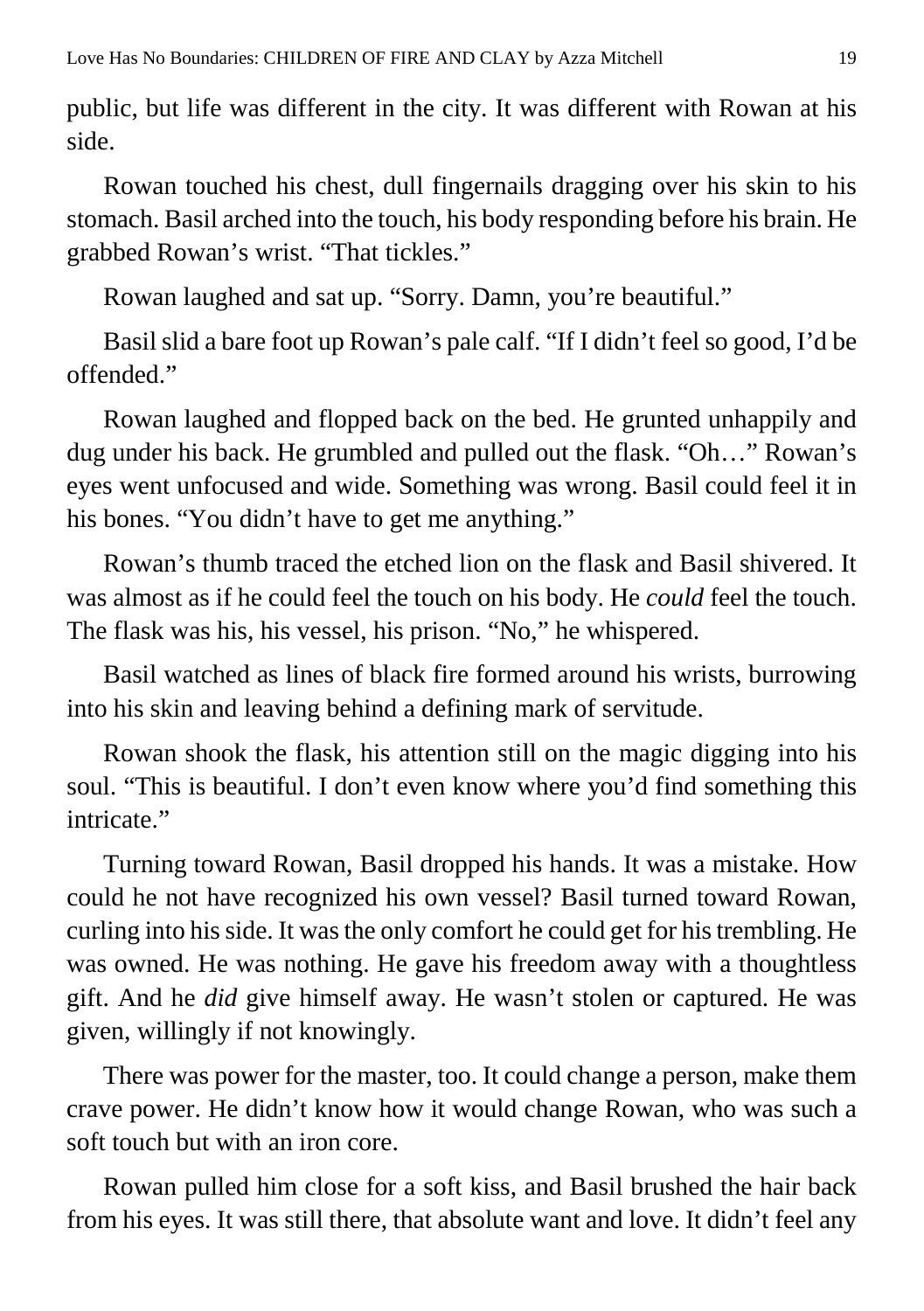different than half an hour before. Just an overwhelming urge to please his master. Master. The word came quickly to his mind. He was owned. It wasn't a game anymore. "Do me a favor? Take it with you everywhere. Don't let anyone touch it."

Rowan cocked his head but didn't ask. He always knew when not to ask. "Okay. Do you want to do anything? Have dinner?"

Basil shook his head and tucked his face into Rowan's neck. He needed to be close to Rowan. He needed to be close to his master, without the distraction of the outside world.

Rowan dropped the flask and turned to him. Basil felt a sinking feeling as he let go of the vessel. "Are you all right?"

Basil nodded silently. It wasn't all right, but there wasn't anything he could do.

"You're not. Don't lie to me, please? I can't take that."

Basil looked up but he wasn't sure he could speak without a break in his voice. He wanted to vomit or die. He'd be happy with either, but he'd live for Rowan. He cuddled closer. "I'm all right. It'll all be all right."

\*\*\*\*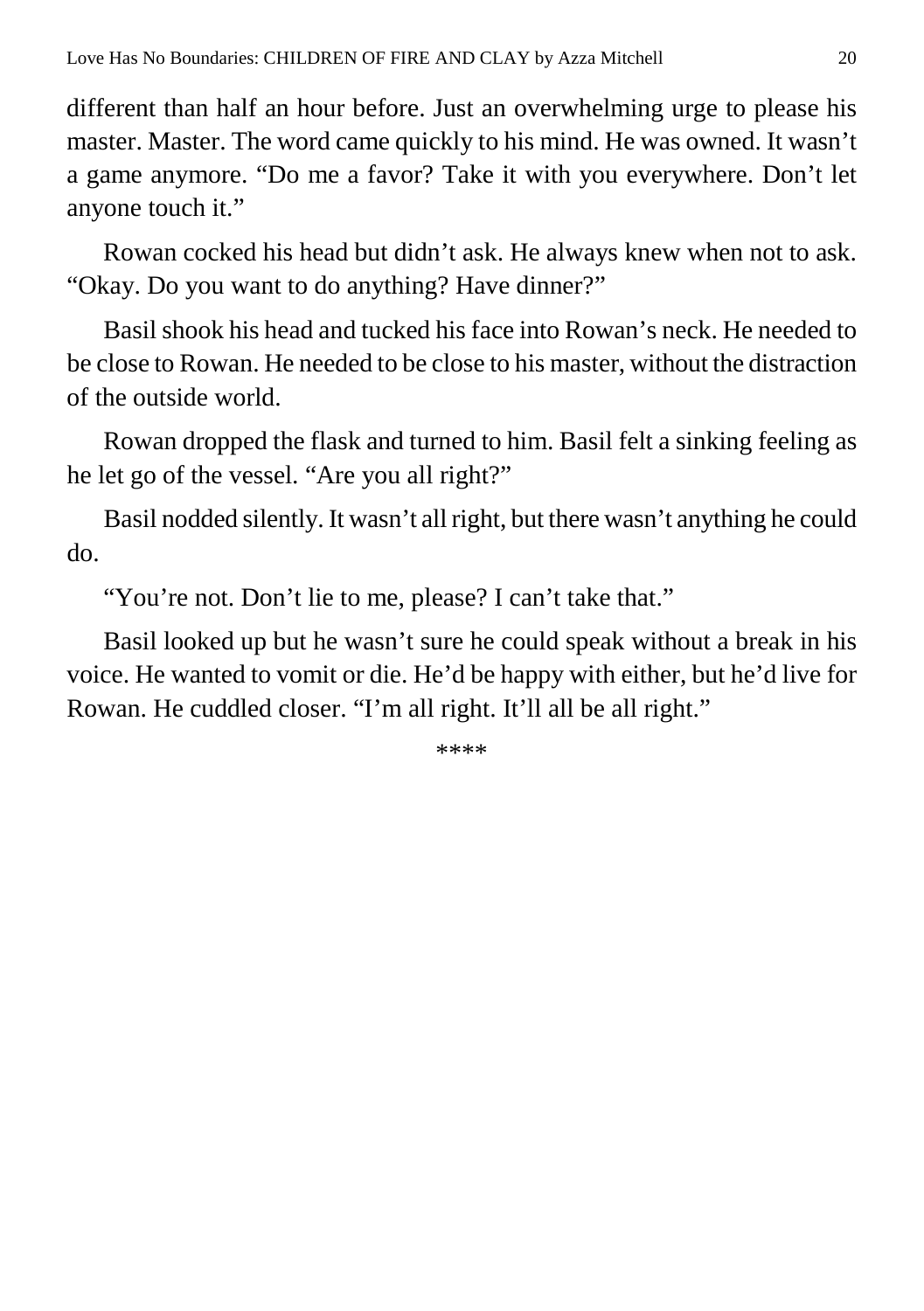### CHAPTER THREE

<span id="page-20-0"></span>Basil wasn't completely sure how it happened or when exactly he agreed to do it. That was hardly the point in the overall scheme of things. His only complete thoughts were that he was hard and Rowan was happy. The collar around his neck and the belt holding his handstogether behind his back barely registered.

Rowan tugged on the leash, and Basil looked up languidly. He smiled slowly at his master. Rowan touched Basil's cheek, pressing cool fingers against the side of his upturned lips. Rowan's eyes were dark with lust and something domineering. Basil wondered if the magic that held him in servitude also made Rowan more assertive.

"Master," he whispered.

"Shhh," Rowan whispered. He traced Basil's lips before pressing two fingers inside his mouth. Basil opened his mouth willingly, running histongue over the pad of Rowan's fingers. He tasted like salt and clay. Human tastes that he would never get used to. "Good boy. My handsome boy."

Basil shook his head. He wasn't any of those things. He was a liar and a monster.

Rowan pulled his fingers away. "Don't argue with me," he commanded.

Basil moaned, digging his fingers into the tail of the belt. "Fuck me, please."

Rowan rubbed the soft skin above the heavy black collar. "No, not this time, my good boy." The older boy leaned over him and flipped up the tab on the belt to release his hands. "How about we do something fun?"

Basil nodded enthusiastically. He wanted to do anything for Rowan.

Rowan reached down and rubbed Basil's jaw. "I want you to suck me. Do you want to do that?"

"Yes, Master, please."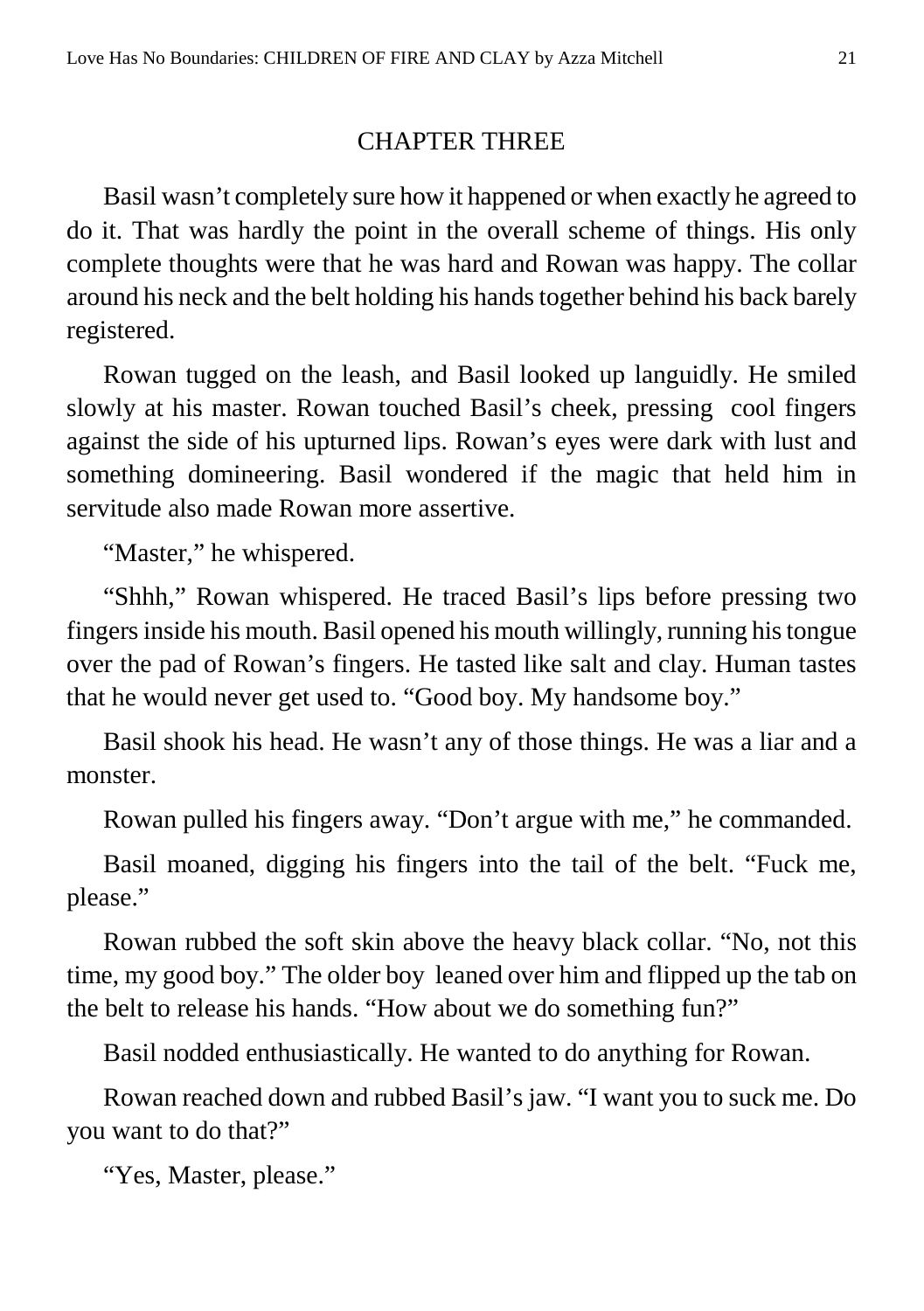Rowan jumped on the desk and wiggled back until he was comfortable, spreading his knees wide apart. "Good boy. Do as you are told."

Basil crept closer on his knees and carefully tugged Rowan's jeans apart. He rooted passed a pair of blue boxers and Basil had his prize. He skimmed his fingers over the hot red erection. Rowan whimpered and leaned back on the desk, looking up at the spackled ceiling. Basil growled, if only to make his master tremble. "Can I suck you, Master?" he asked.

"Yes," Rowan breathed.

Basil dove down on Rowan's engorged cock. If he had a choice, he'd never move, he'd stay like this with Rowan's dick tickling the back of his throat and moaning with pleasure. He couldn't think of a better place to be. He itched to let the fire out. He wanted to show Rowan the smoke and flame.

Basil looked up, catching Rowan's eye. The man reached toward him and touched the soft patch of skin under his eye. "Sometimes I think your eyes get lighter when we're like this."

Basil hummed, as much as an answer as he could give. Rowan groaned as Basil scraped his teeth over his cock. "Fuck, Bass, what are you doing?"

Basil let Rowan slip from his mouth. "You don't like it?"

Rowan grinned. "Hush boy, I was being rhetorical. Now, down."

Basil purred and did as he was ordered. Precome leaked over his tongue and he drank it down as if it was water. Basil made noises that didn't even approach human as Rowan trembled above him.

Basil slid a hand down his body and took himself in hand. Rowan was in no condition to repay favors, and this was just as good. His master rarely remembered him in the moment, but all that was fine as Basil stripped his cock.

"My boy," Rowan mumbled.

Basil laughed, causing Rowan to groan. "Oh fuck, I'm going to come."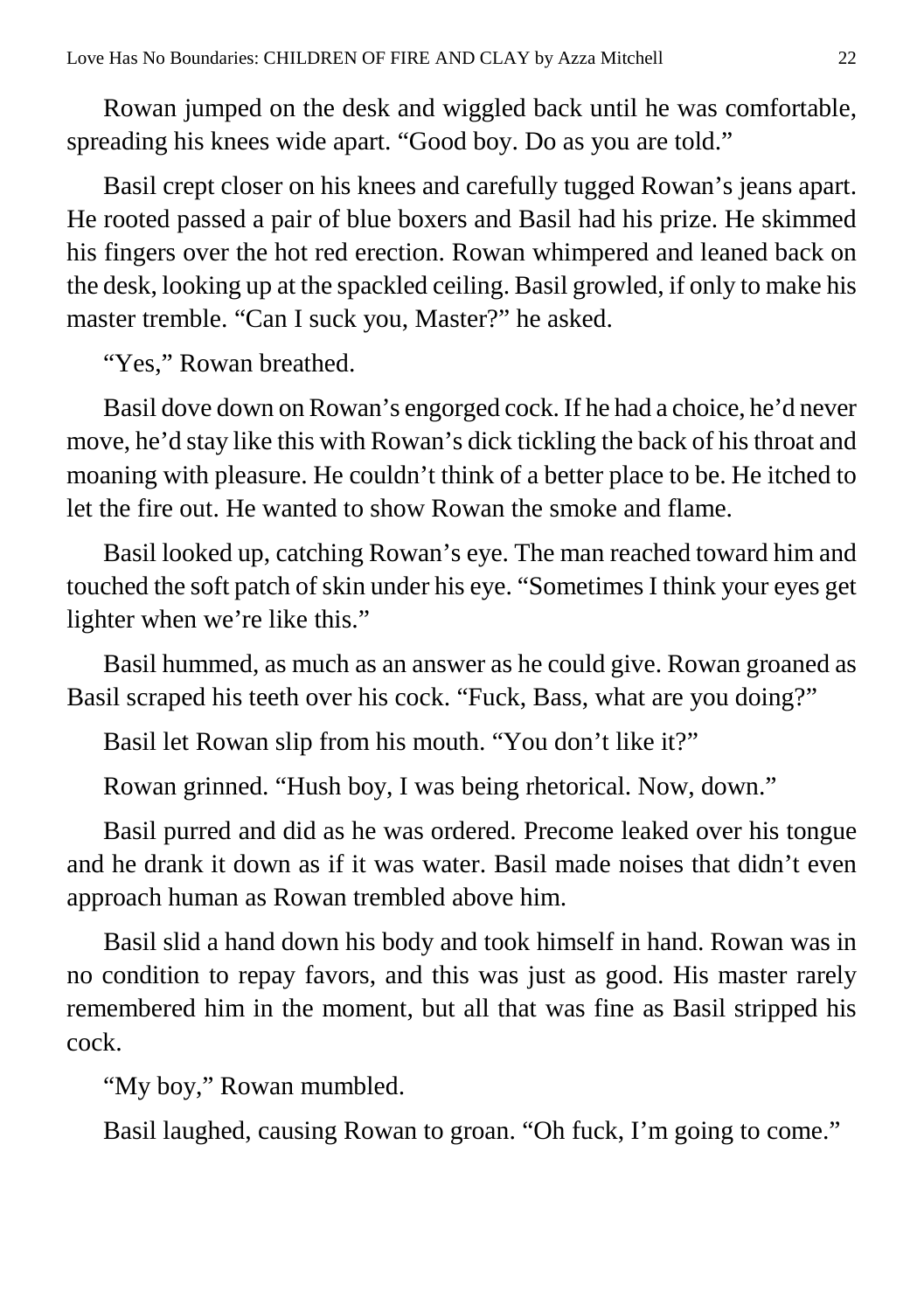Basil hummed and Rowan squealed, if that high-pitched noise could be called anything. Rowan's hips bucked up trying to shove himself deeper into Basil's throat. The djinn grimaced and eased back to suck hard at just the head.

Rowan screamed as he came, and Basil caught the bitter rush of fluid. Rowan hadn't stopped shuddering before Basil had to close his eyes, unable to hold back the roar of smoke and heat. He groaned as he came over his hand, a few drops spattering the side of his desk.

Basil let Rowan's cock fall from his mouth and scooped up the little bit of come that managed to escape histongue. He rubbed the small amount of fluid into Rowan's thigh. He didn't care. His vessel might be Rowan's, but Rowan was his.

Rowan stared down at him with an amused grin. "So, do we put that in the 'try again' column?"

Basil fell back on the scratchy carpet and wondered absently if the dorm management would get angry if they replaced it. "Definitely. Though we might need to get actual handcuffs or something."

Rowan slipped off the desk and picked up his discarded belt. "Right. This thing has much better uses." He grinned and waved the belt's tongue at him.

Basil pulled himself to his feet and flopped on the bed. It was so much better than the cold of the floor. "Sure, next time."

Rowan cocked his head and stared at him for a long moment. "You can take the collar off, you know."

"Oh." Basil tugged at the leash and collar. He didn't even think about removing it. Rowan liked to see it on him.

Rowan laid down on the bed beside him, still dressed. He unbuckled the collar and rubbed at the tender skin. "My perfect boy."

Basil curled into him, slipping his hands under Rowan's shirt to his lightly furred stomach.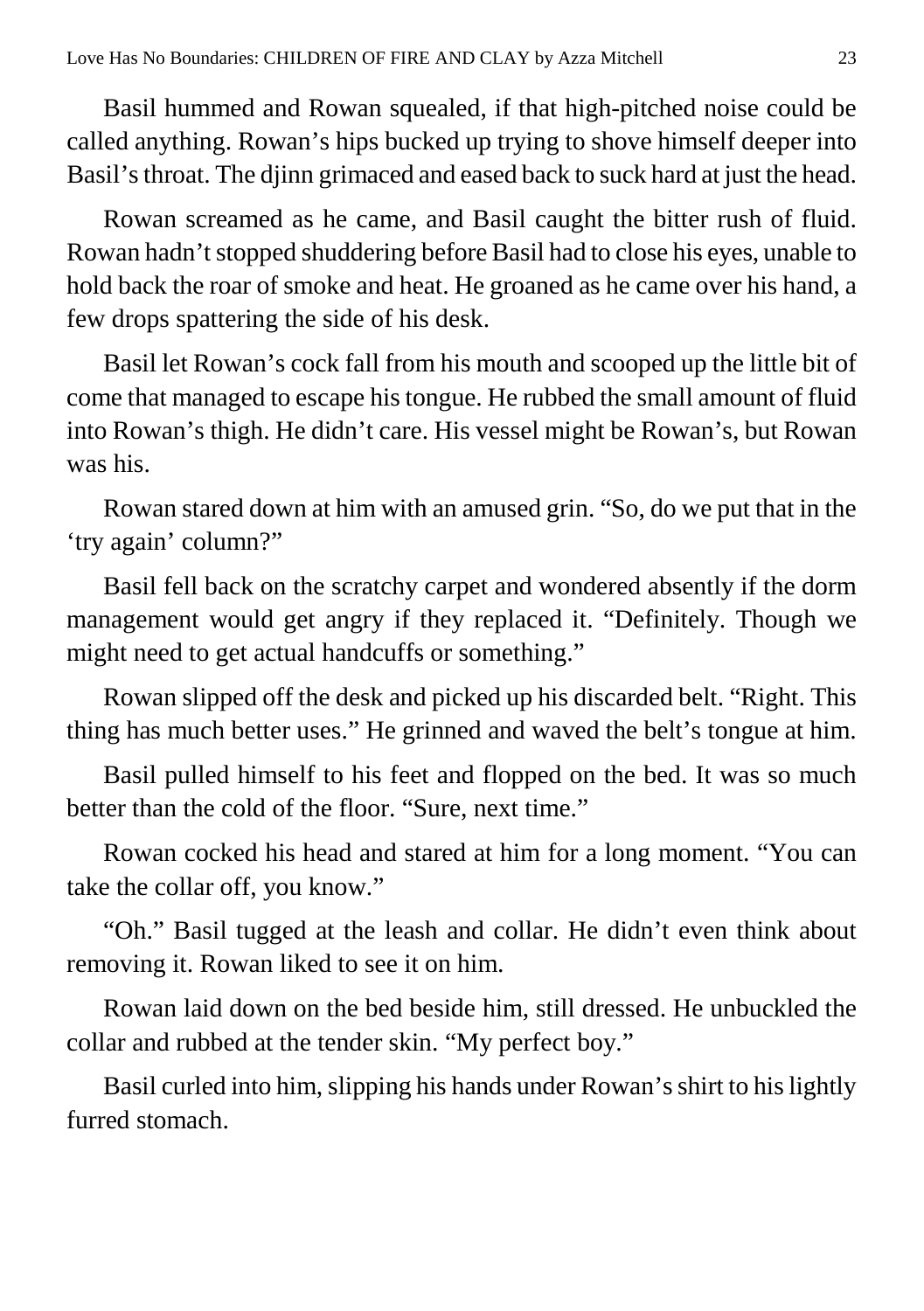"I have three brothers," Rowan said suddenly. "And a sister. They're all younger than me. My dad ran out after my sister was born, and Mom drowned herself in a bottle. I pretty much raised them, as best I could."

Basil looked up, unsure why Rowan was sharing this with him. "I'm sorry."

Rowan shook his head. "I think that's where I got my need to control things. I was in charge of four kids not much younger than me. I didn't know what I was doing, so I just mothered them the best I could."

Rowan was quiet for several minutes before Basil realized he was supposed to give something back. "I have some older brothers."

Rowan looked down at him, his smile a little broken. "You can tell me anything, you know. All or anything."

"What anything?" Basil asked. He wasn't sure that was a good thing. Everyone needed secrets, him especially.

"Anything you want to tell me."

Basil bit his lip. "I don't want to… lie to you."

Rowan stiffened against him but didn't try to move away. "Please don't lie to me. My dad kept saying he was going to come back. He was going to visit but he never did. I had to explain to my brothers that he was… busy, lost, something."

Basil curled into him, pressing his bare body against Rowan's clothed one. "I'm sorry," he whispered.

Rowan sighed but he didn't try to make Basil talk anymore. Basil tried to burrow into his body, close enough to apologize for what he couldn't give.

\*\*\*\*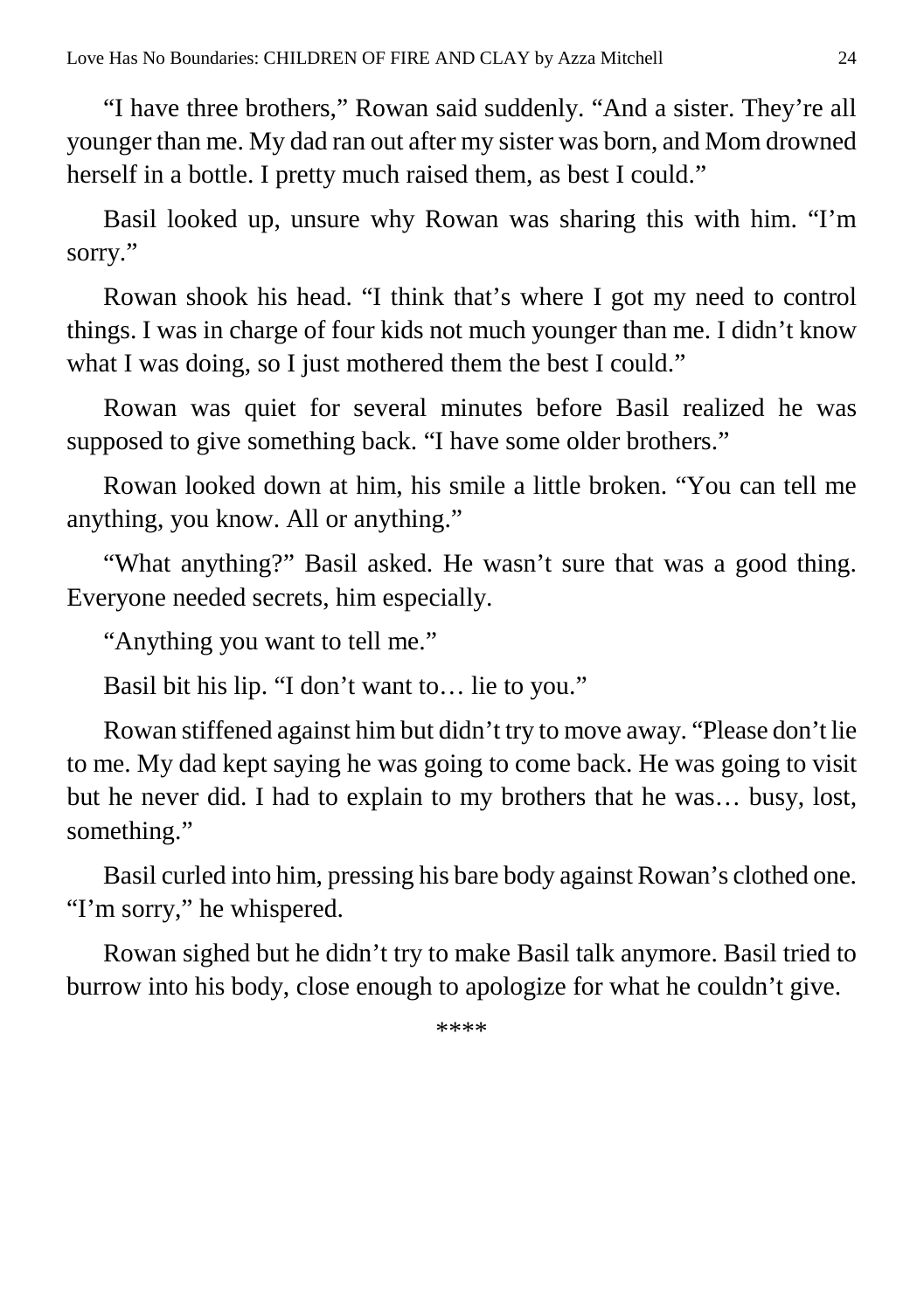### CHAPTER FOUR

<span id="page-24-0"></span>Basil stared down at Hassan until he twitched and affected the same horrified expression. Basil grimaced and Hassan copied it perfectly. Basil shook his head and dropped his bag on the library table.

Hassan cocked his head. "Did your brain fry? Because that looks a lot like your crazy face."

Basil blew out a breath. "I'm dating Rowan."

Hassan blinked once then rubbed the bridge of his nose. "I know. I've walked in on you, twice. I know."

"It's about that, kind of."

Hassan held up his hands defensively. "Okay, stop there. You're my friend, and I love you. If you give me any details, I will beat you to death."

Basil waved off the threat. Hassan couldn't be violent if he tried. "It was fantastic. It was transcendent. I have a problem."

Hassan stared. "Are you actually straight? You know you can't break his heart like that. Just live the lie."

Basil threw a wad of paper at him. He always knew the best ways to make light of a situation, but it wasn't the time. "No, and it's still not the point."

"Get to the point so I can go back to studying and blocking out this entire conversation."

"I was…" He paused not quite sure how to express the need and the want—the compulsion. "Rowan would ask for something and I would do it."

Hassan closed his book and sighed. "According to porn, that is the definition of sex."

"Yeah." Basil wanted to shake him. He should be able to understand. Hassan was his. If Hassan was a good pet then he wouldn't need help understanding his master. "It was like I really, really wanted to do it, even if I kind of didn't"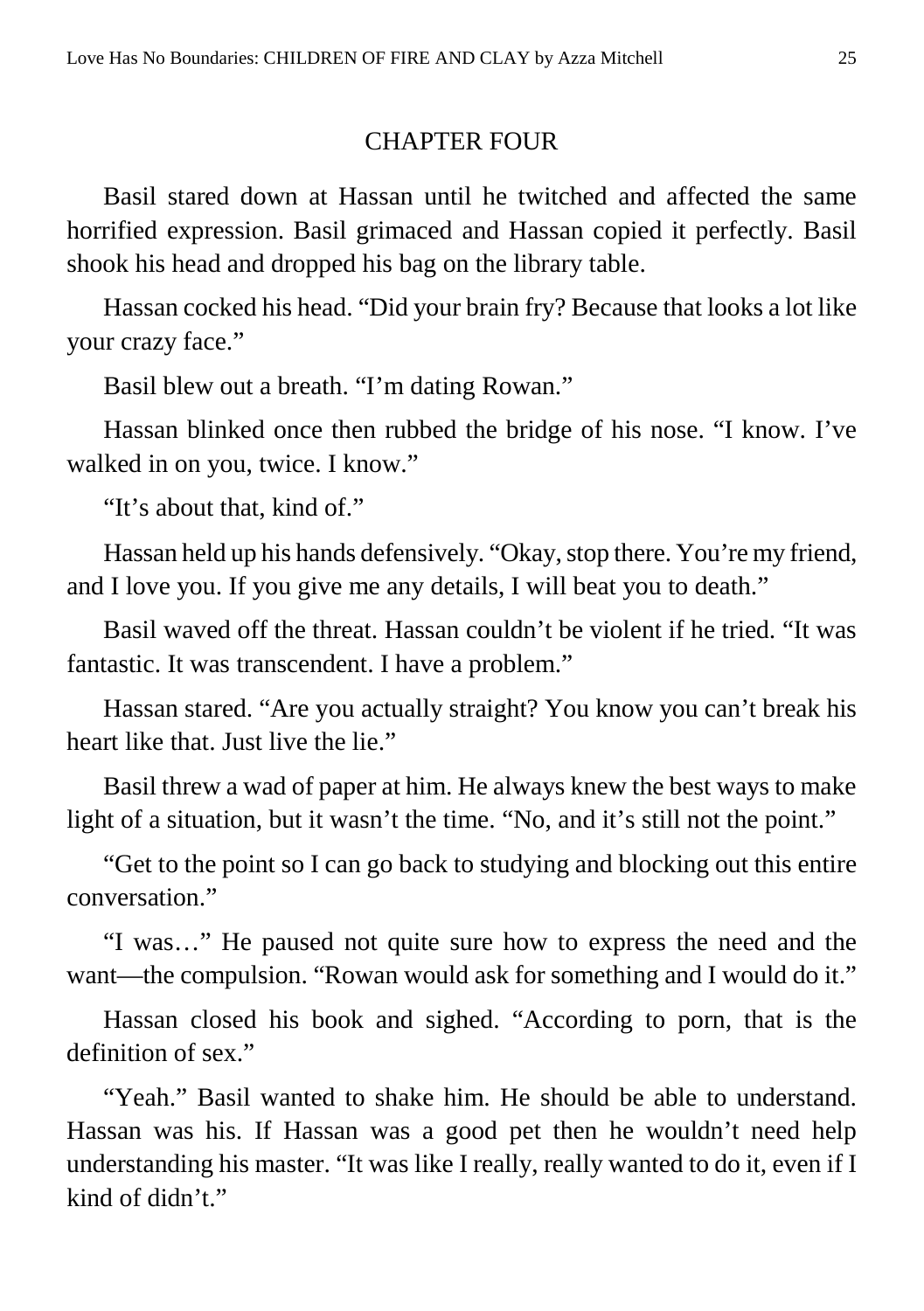Hassan narrowed his eyes. "Did he rape you?"

"No! No. Not that. I'm not mad or hurt or…" He didn't want anyone to think Rowan did something wrong. He hadn't. "I would have done it but I was compelled. I felt like I would die if I didn't."

Hassan stared at Basil for a long moment. A serious expression fell over him, unlike anything Basil had seen in a long time. "What are you saying?"

"He has my vessel," Basil whispered, unsure if he should be ashamed.

"You don't have a vessel."

"I do. I found it in a drawer. I didn't know what it was and I gave it to him." Basil rubbed his face, dispelling the memory. "I thought the vessel wouldn't let me hurt him or give him wishes. I didn't think it would make me want to… serve him."

"Kinky."

He blushed. "Exactly."

"Eww." Hassan played with his pen. "You can't disobey him, but could you tell me, if he made you do something you didn't want to do?"

Basilsmiled and tucked his bag under his head. "I could tell you. I will tell you."

"Good." Hassan nodded to himself. "Tell Mr. White-Boy I'll punch himin the face if he breaks your heart."

Basil laughed. "Thanks, man. You're a good guy when you try."

"I am beyond epic all the time, so you better wrap your tiny mind around that." Hassan looked up. "Shit. Cold Claw McIcy-Pants is coming. This is now completely your problem."

Basil rolled his eyes and watched Niall bear down on them with the blind wrath of a blizzard. "You're avoiding me. I've been trying to find you for a week. What have you done?"

"None of your concern," he said slowly.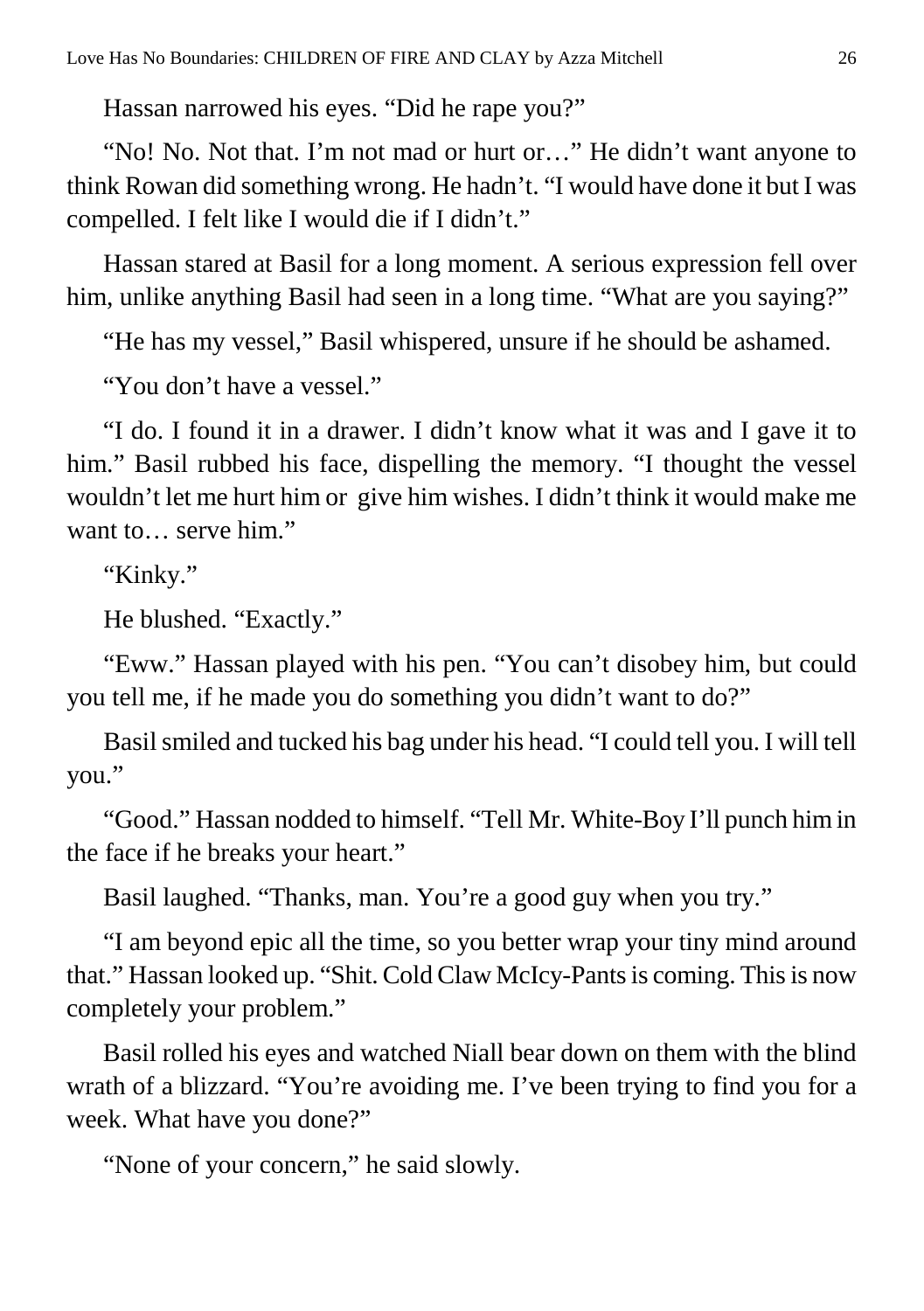Niall's eyes flashed black. "There hasn't been an owned royal in four hundred years. At least she had the decency to have him killed."

Basil felt his eyes burn, the fire fighting for a way out. "Are you threatening my boyfriend?"

"I'm threatening your master!" Niall's voice was stern, angry. "If you haven't noticed, you are in debt to him."

"I know the power he holds over me and it's none of your business," he growled. Niall would not step in his way. He would destroy anyone that tried.

"It is very much my business. I am your servant. It is my job to take care of you."

Basil sucked in a shuddering breath. He was willing to tear Niall apart for one angry sentence. The magic connecting him to Rowan thrummed unpleasantly in the back of his mind.

"Your mother raised you among humans, but you are not human, Bass. You are djinn, son of the Lord King Djinn. You're meant to be so much more than a servant to a human," Niall said. "My prince should not be lessened by anyone."

Basil looked up, watching the worry and the terror cross Niall's face. "I'm not less because someone holds my vessel."

"They will come for you! The other mythkin that would be happy to have a pet djinn. They are not going to care if you love your human master. They'll kill him and take you just to prove they can."

"Then I'll deal with it then!" he snapped loudly.

The faerie hunched in on himself, Basil's anger bringing him up short. "I apologize."

Basil sighed. "Stop. It's fine. Sit down and take a deep breath."

Niall slipped into one of the rocky chairs. He stared across the table, but Hassan was looking resolutely away. "Basil, I will serve you as you see fit."

Basil tried to smile. He really wished the faerie wouldn't. Niall could run away and start a new life and Basil would just be glad to know his friend was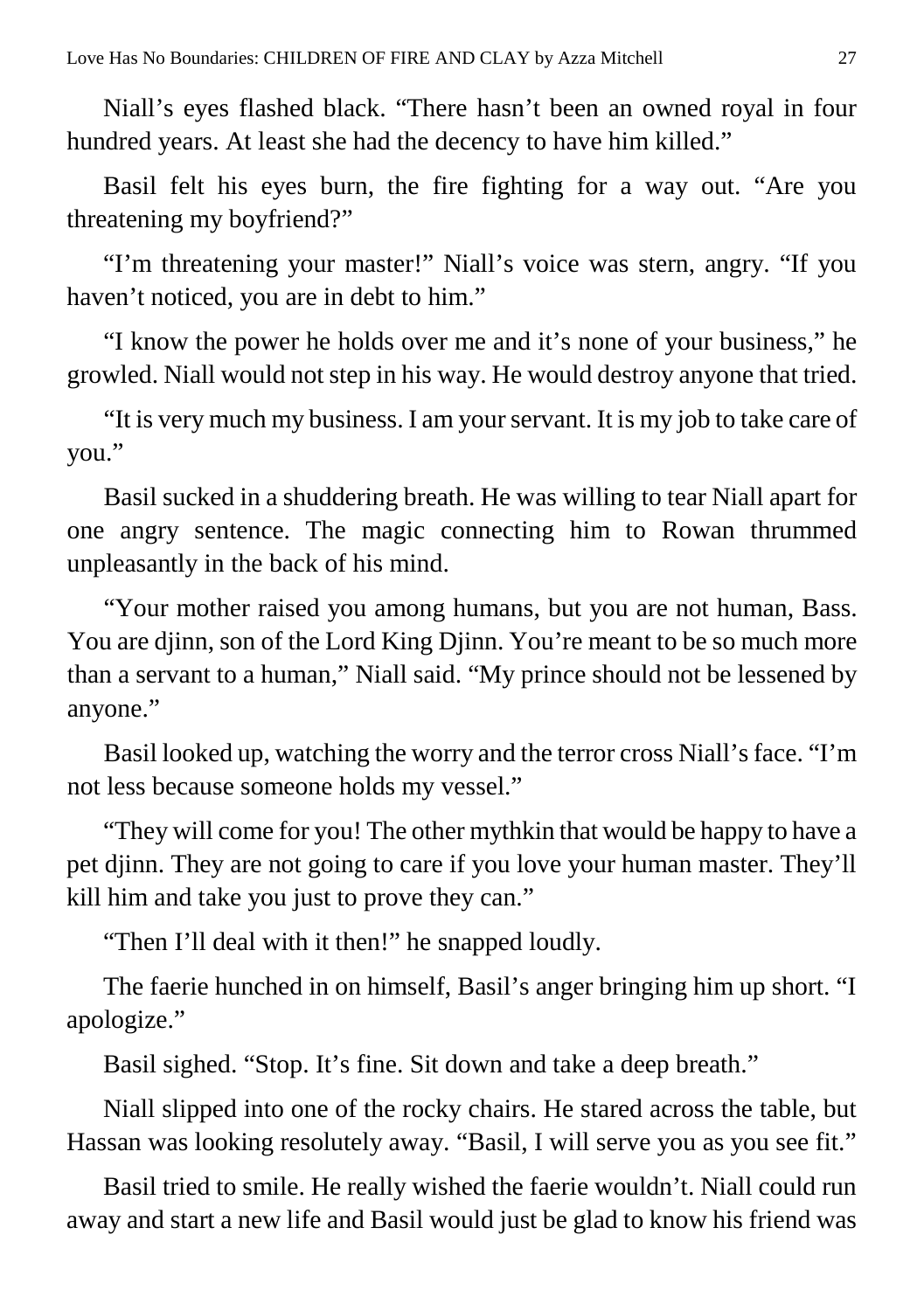happy. That wasn't the world Niall lived in, even if he wasn't physically part of it anymore. "Just teach, torture your students, and hang out with the other professors. Have a little bit of fun, okay?"

Niall looked a little confused but he nodded his head.

"Hey," Hassan interrupted. "I don't think I get the House of Tudor mess, wanna explain it to me again?"

Niall snapped his attention to Hassan, his mouth open in shock. Basil ducked his head as Niall started to expound on the Middle Ages. At least Niall was distracted for the moment, and hopefully it would take a while for the local mythkin to find out about him.

\*\*\*\*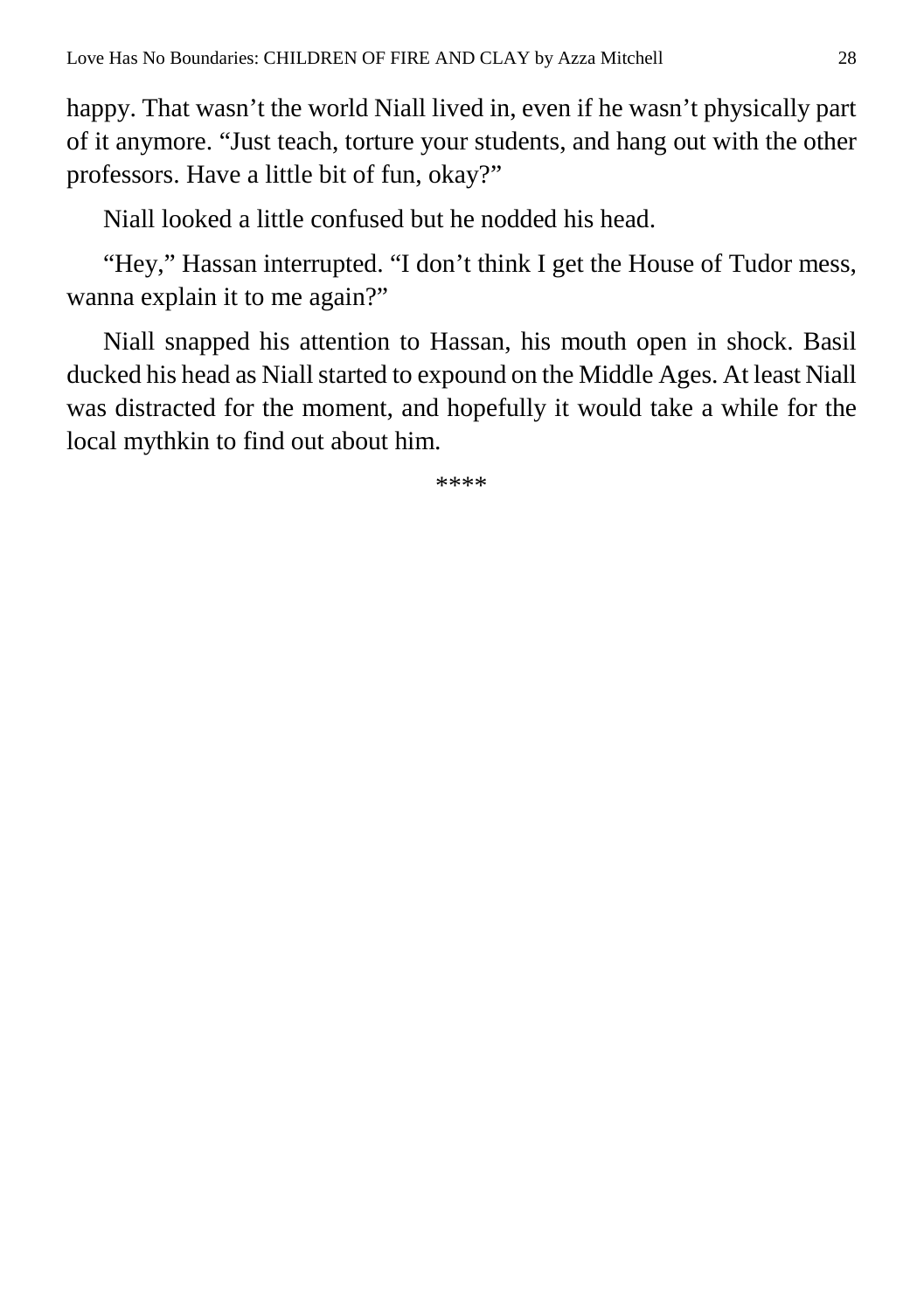### CHAPTER FIVE

<span id="page-28-0"></span>Even for a college town there wasn't much choice in eighteen-and-up gay bars. There were even fewer choices when the straight best friend invited himself along. Rowan only grinned mischievously and shrugged at Hassan's sudden enthusiasm to go out with them.

Basil tried not to laugh, but it only took a couple of hours before Hassan was starting to twitch visibly. "We better go, before he freaks out completely."

Rowan snickered. "Sure. I think this is as much torture as he can stand."

Basil led the way out of the club and to the quiet street. Hassan shook himself as he left the club. "Dude, did you see that? He was waving his junk in my face."

Rowan chuckled. "He had pants on."

"Does that mean there are places without pants? Oh, my virgin eyes!"

Basil covered his mouth to keep from laughing too loudly at his traumatized friend. "Are you going to invite yourself to our clubbing night again?"

"No, no. I'll stay away from your male-on-male bonding from now on. I'll just sit at home and try to block out all the creepy deviant things you could be doing. But now I have like… visuals."

Basilshook his head and relaxed into Rowan's warmembrace. Winter was still blowing hard overhead and Rowan's limited human heat was better than nothing.

Rowan pulled him close, kissing him against the wall of the alley. Hassan huffed, but Basil heard his feet move a little further away. He curled into his master and tried to forget about everything moving in the world around him. It was enough to have Rowan holding him tight and keeping reality at bay.

"Bass…" Hassan said, a little panic leeching into his voice.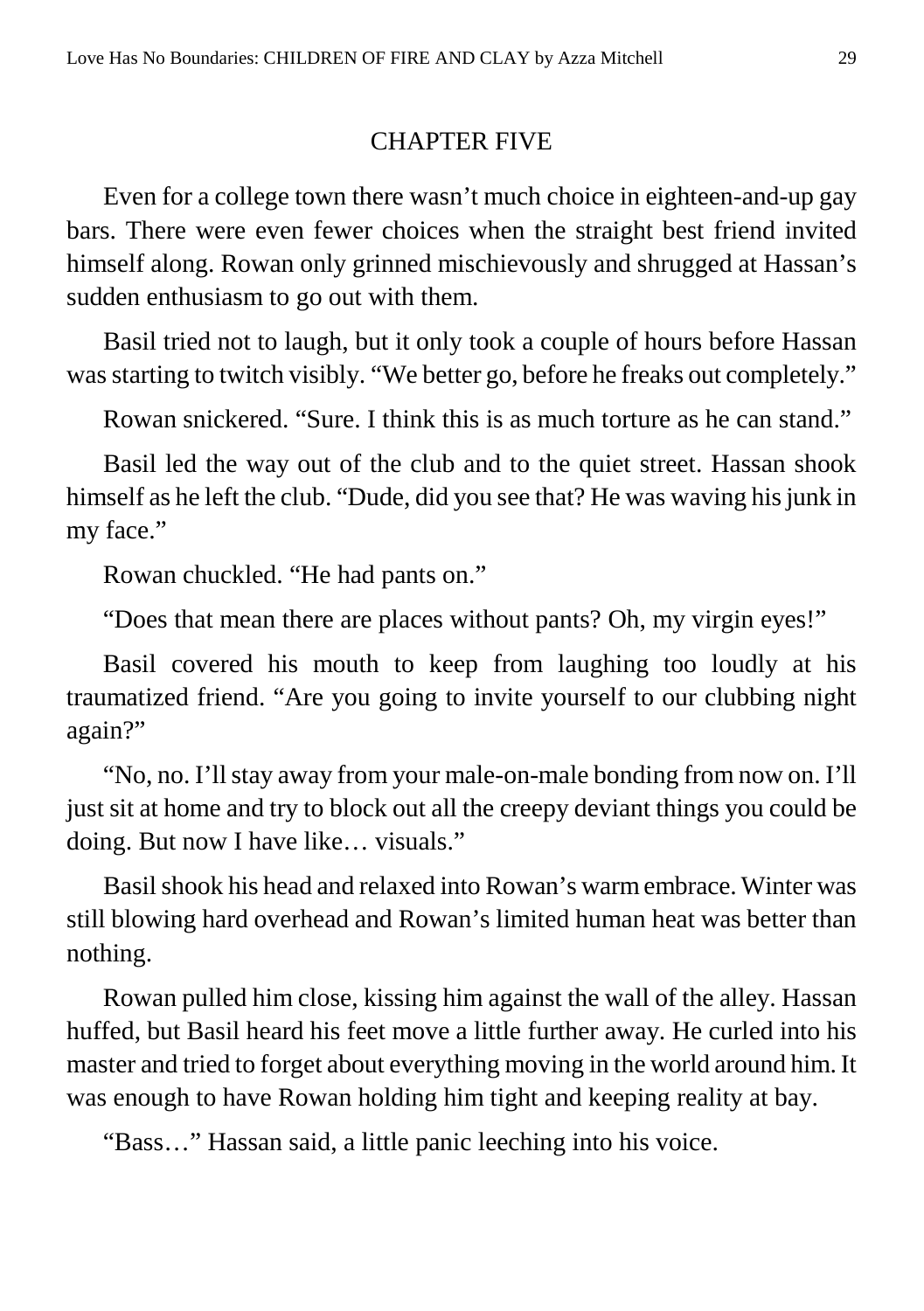Basil looked up and saw three mythkin standing at the end of the alley. The leader smirked, static electricity making his hair stand on end. A thunderbearer, and they usually didn't like the cold weather any more than the djinn.

"Hello, little prince," the thunderer crooned.

Rowan grabbed his arm in a vise grip. "What's going on?"

Basilshook his head and kept his eyes on the three mythkin. "What do you want?"

"You are owned, little djinn. Naughty, naughty."

"Bass," Hassan whispered.

"It's none of your business," Basil growled.

"Poor boy, if you want a master so badly, I'd be happy to take care of you." The thunderer stepped closer, an angry wind following at his back.

"What?" Rowan asked

"We want the flask, pet."

Basil bared his teeth, canines lengthening. No one was going to take him from Rowan. "Over my dead body."

Lightning flashed through the sky, close enough that he could smell the ozone. "Not yours, pet djinn, just your master's."

Rowan held tight to his arm, trying to protect him, but it wasn't needed. Djinn bowed before no one.

One of the faeries grinned. "Come, prince, we'll be nice about this. We'll be quick."

"Poor boy," the other said. "We'll relieve you of your obligation to that dirty human."

Basil snarled and lightning slammed down between them, throwing him into a wall.

Rowan yelled, his pained voice echoing in the alley.

" $R_0$ !"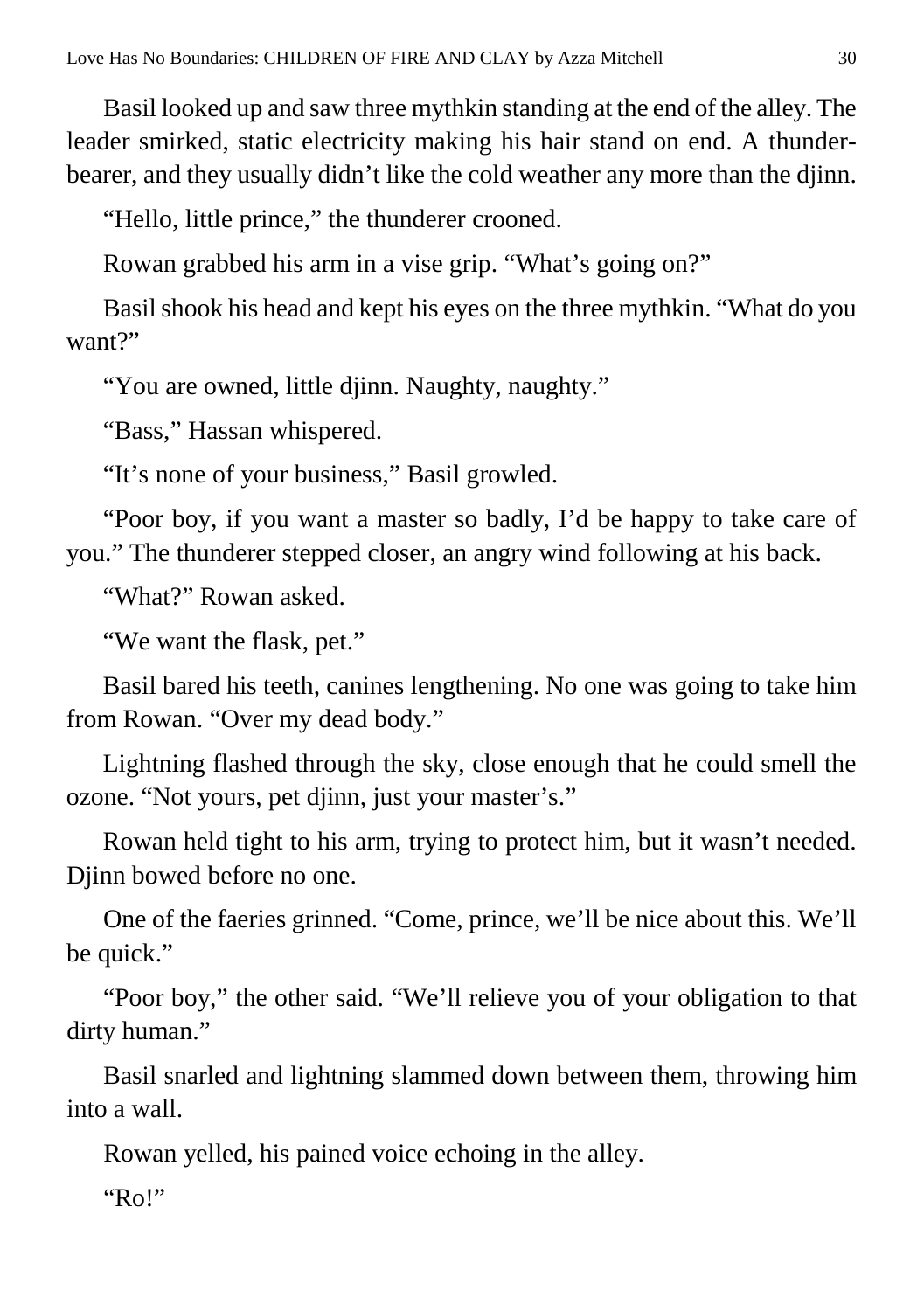Basil was unprepared for the kick to hisside. He should have known better. The mythkin were going to come after him eventually. He just wished he had more time. Fire sparked from his fingertips but it was too cold and wet to get more than a flicker of light. Another set of hands pulled his coat over his head, effectively blinding him.

Basil snarled against another kick to the ribs. He heard Rowan scream, all rage and pain. They were hurting his master. No one was allowed to harm Rowan. He felt a rage and a need he hadn't felt in years. Basil snarled and let his body morph into the smoke he was created from. It was freeing. It was powerful. He was the fire and the smoke. He was the destroyer.

He could see *everything*. Hassan was holding his own against a faerie, a heavy iron pipe in his hands. Basil turned to the thunderer, who was pushing Rowan back with little arcs of lightning. The anger felt far away but it was there. Basil surrounded the thurderer, burrowing into him, choking out his life before he had a chance to fight.

The thunderer clawed at his throat and the two northern faeries hissed in anger before fleeing Hassan's mean swing. Basil ignored the retreating mythkin and held tighter to the thunderer until the creature fell to the ground. Eventually, it even stopped twitching.

Basil pulled himself back to something resembling human. He could feel he wasn't quite there yet, his eyes fire-orange and his skin overlaid with pulsing red and black tattoos. He hadn't lost control in years, but he couldn't seem to get a grip on it at the moment.

Rowan stared up at him with wide frightened eyes. "Oh, my God."

Hassan tossed the pipe aside. "We need to go. They'll be back."

Basil closed his eyes and pushed the last of the magic back inside him. "Leila has a place with her brother, not far from here."

"We can't bring them into this," Hassan snarled.

Basil grimaced. He didn't like it either, but they would be safe enough. He had already put up wards around her apartment months ago. No mythkin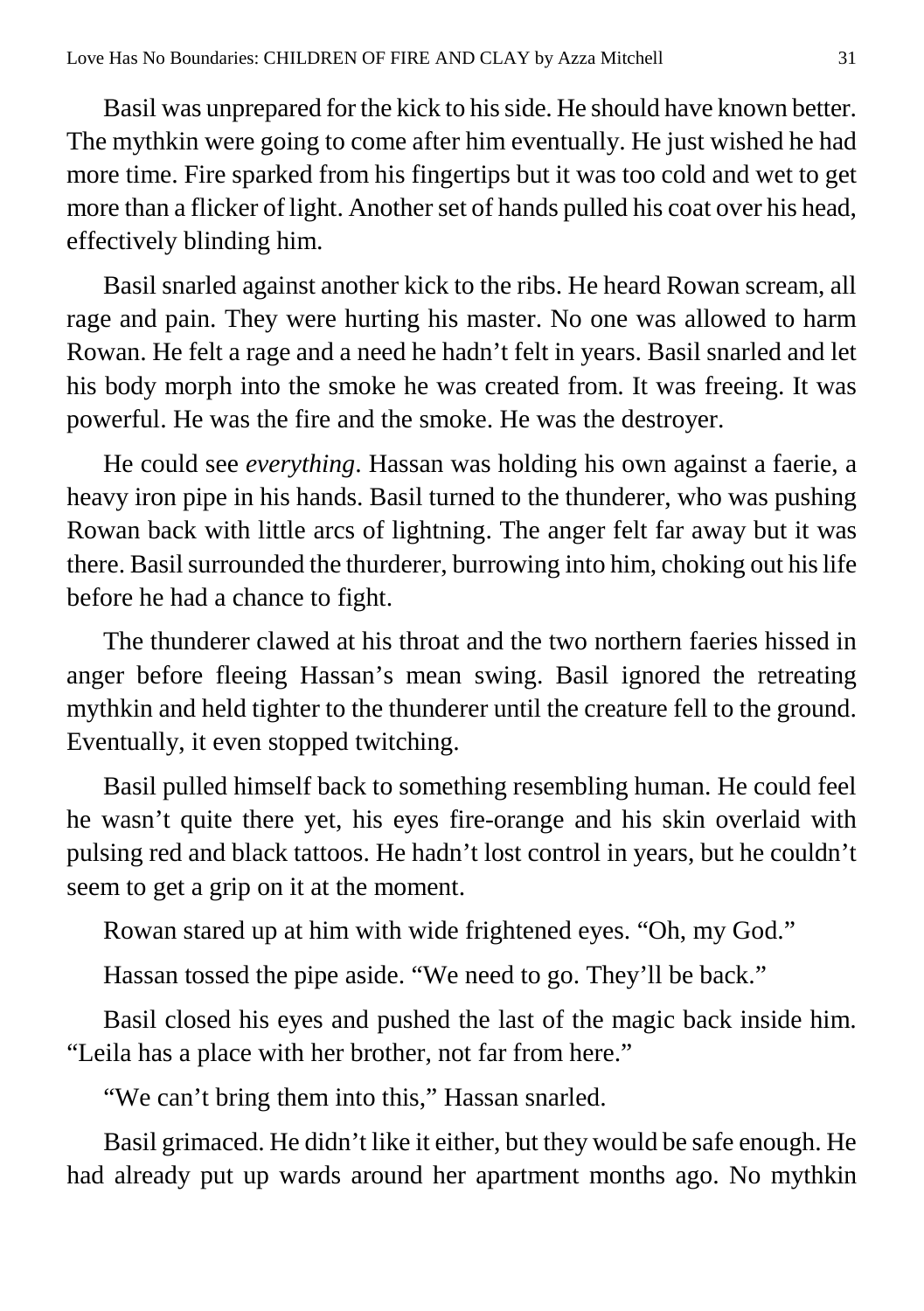should be able to find them there. "We just need a place to regroup. I'll put up extra wards. No one will find us there."

"You should call Niall," his friend suggested.

"Not yet." Basil reached out to Rowan but the man flinched back.

Hassan didn't hesitate and punched Rowan in the arm. "Hey, nothing's changed. He's the same guy you made out with like five minutes ago. Right now isn't the time to deal with this."

Rowan visibly shook himself. "Sorry." He got awkwardly to his feet, favoring his right leg.

Hassan grabbed Rowan's armand hung it across hisshoulders. "Bass, grab his other arm. We need to go."

Basil reluctantly took his master's arm and this time Rowan didn't flinch from his touch. It would have to be enough.

They limped their way to Leila's apartment block. There were bright lights on every floor and most of the building smelled like curry. Most people that lived there believed in the supernatural, and it gave them some small amount of protection.

Basil knocked rapidly on Leila's door. He hoped it wasn't late enough for her to be in bed. They didn't need to be standing around bleeding on anyone's welcome mat. Leila peeked out the door, her brown wavy locks spilling over her shoulders.

"Oh no, no way. You are not coming in here."

Hassan grabbed her arm and shoved her back. "Yes, we are."

Basil ignored her and helped Rowan to an overstuffed couch. His master fell with a groan as his body finally gave up all effort.

"Are you kidding me? I'm a whore now! I'll never get married!" she screamed at them. Basil gave Hassan an irritated glare, silently asking him to deal with this.

Hassan held up his hands. "I guess you'll have to marry me, then. Don't worry, dear, I'll respect you in the morning."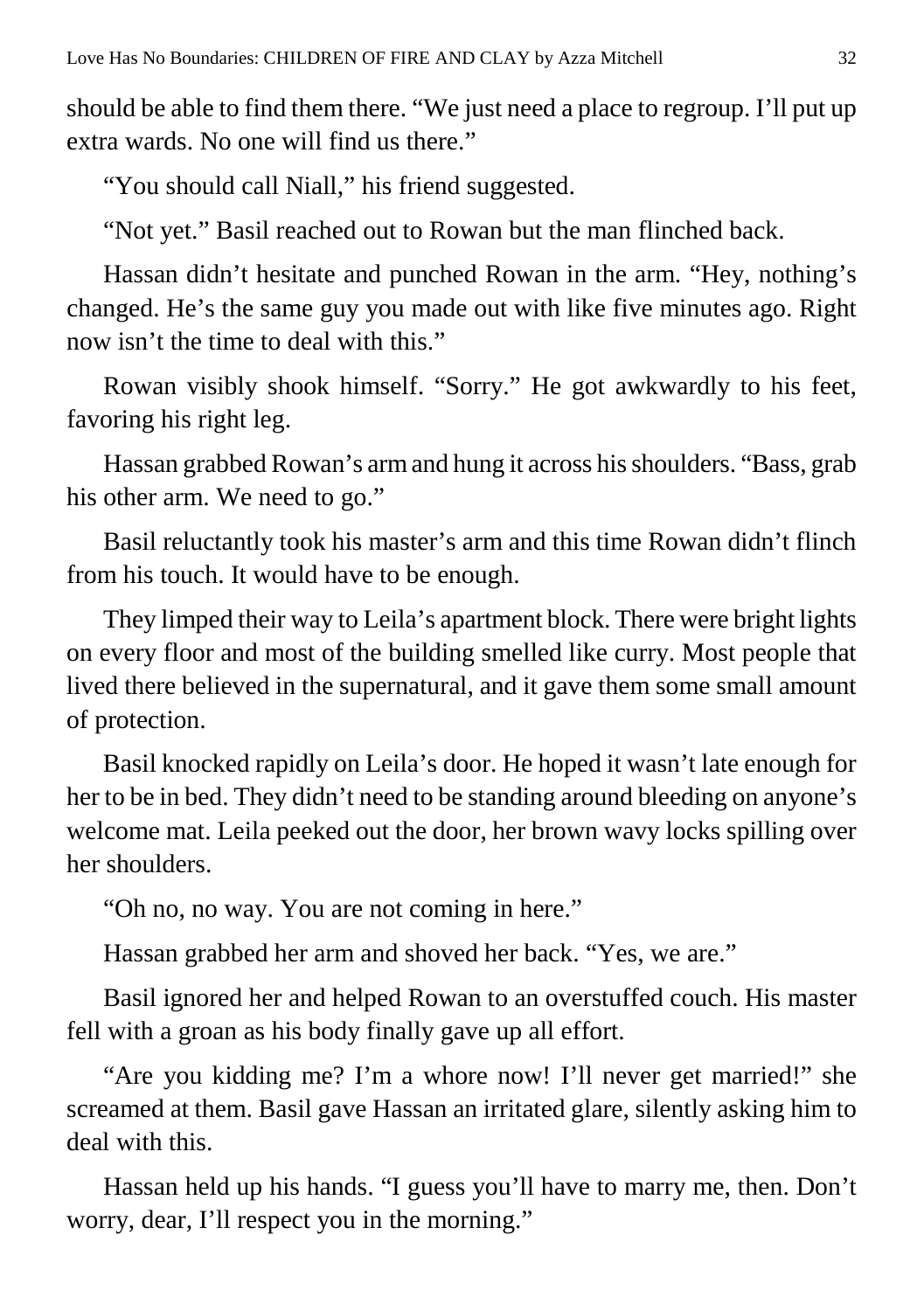Leila huffed and pulled an abandoned scarf over her head. "What happened to you two?"

"I have no idea," Rowan said exhaustedly.

Basil cringed. He hoped to have more time. He hoped he had forever without Rowan finding out. "Some mythkin. They found the location of my vessel and they wanted to… take it."

Rowan looked up, his face ashen. He looked sick and tired. It was too much. "Yeah, vessel. What the hell is that?" Rowan asked.

"The flask," Hassan said when Basil hesitated.

Rowan pulled the silver flask out of his pocket. The djinn could feel the warmth of his fingers, the slosh of the scotch inside. "This thing?"

Hassan nodded. "You know, like Aladdin and the magic lamp, just with more alcohol."

Rowan reached forward to drop the flask on the coffee table, and then pulled it back close to his chest. He frowned. "You're a genie."

Basil snarled. He wasn't some caricature of a child of fire. He was a prince and a servant, a god and a slave. "I am djinn. I don't grant wishes, not any you would want answered."

Rowan went pale. "So your master thing. That wasn't just a… kink."

"My Master thing?" Basil asked incredulously. "You wanted it. You asked! The collar thing, the handcuffs. That's all you!"

"Yeah, sure, it's fun. You could have said no. You can say no." Rowan looked down at the vessel with a dawning horror, and dropped it like it was burning. "You couldn't say no!" Rowan stumbled to his feet. "Where's your bathroom?"

Leila pointed toward the hall and Rowan practically ran.

"I can say no," Basil said tiredly. He picked up the flask, and it iced over angrily. It wasn't his to touch.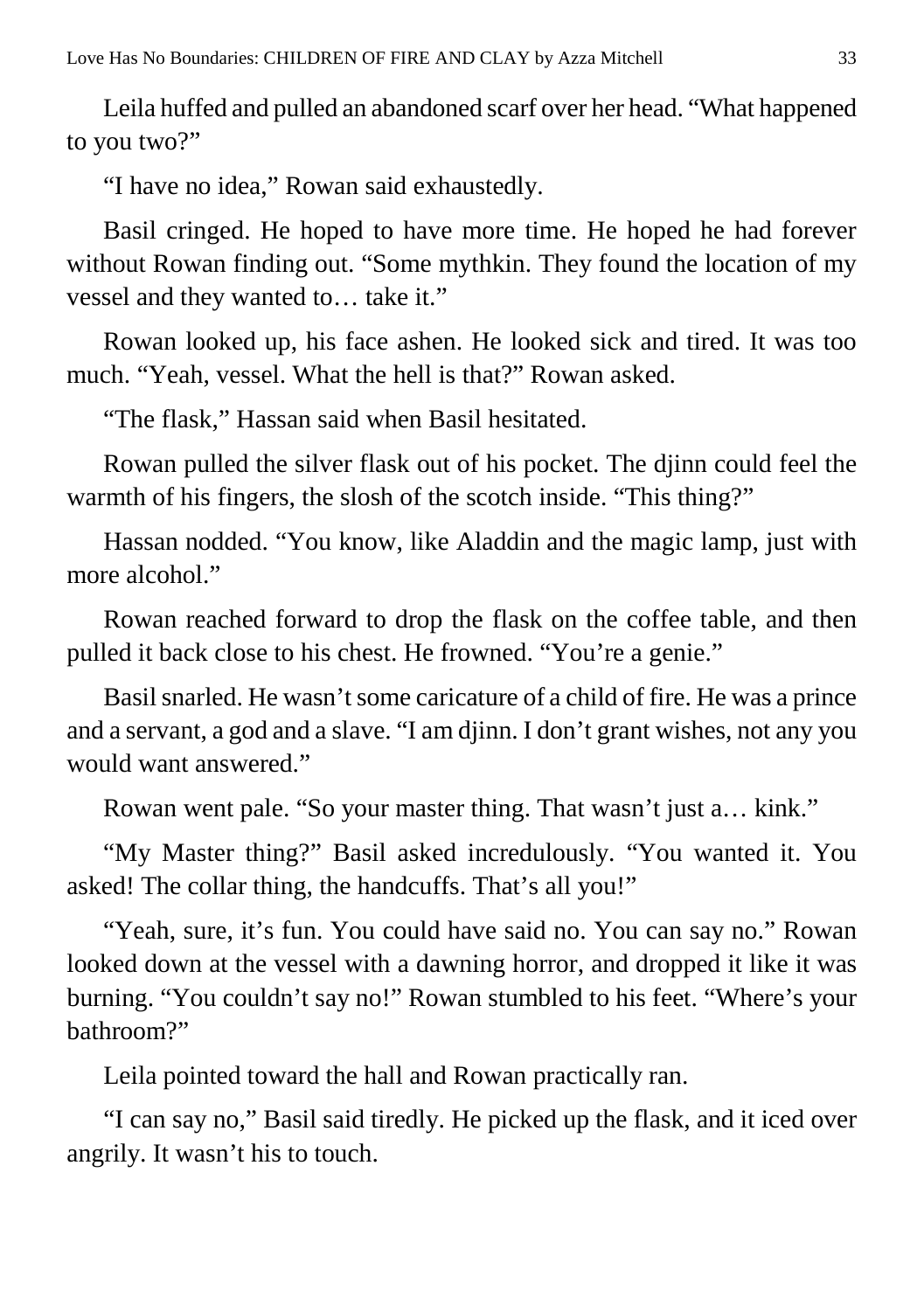Hassan shifted uncomfortably, not looking at him. "You should tell him that."

Leila rolled her eyes. "I'm sure you are all very traumatized, but I'm going to bed. The last room down the hall is Kasra's. He's not here, so have at it, and there's the couch. Don't do gross stuff in my home. Don't wake me before nine."

Basil sighed and tucked the flask in his back pocket. "Thanks, Leila. I'm really sorry."

She crossed her arms and scowled at him. "Oh, you're going to be making up for this for years."

\*\*\*\*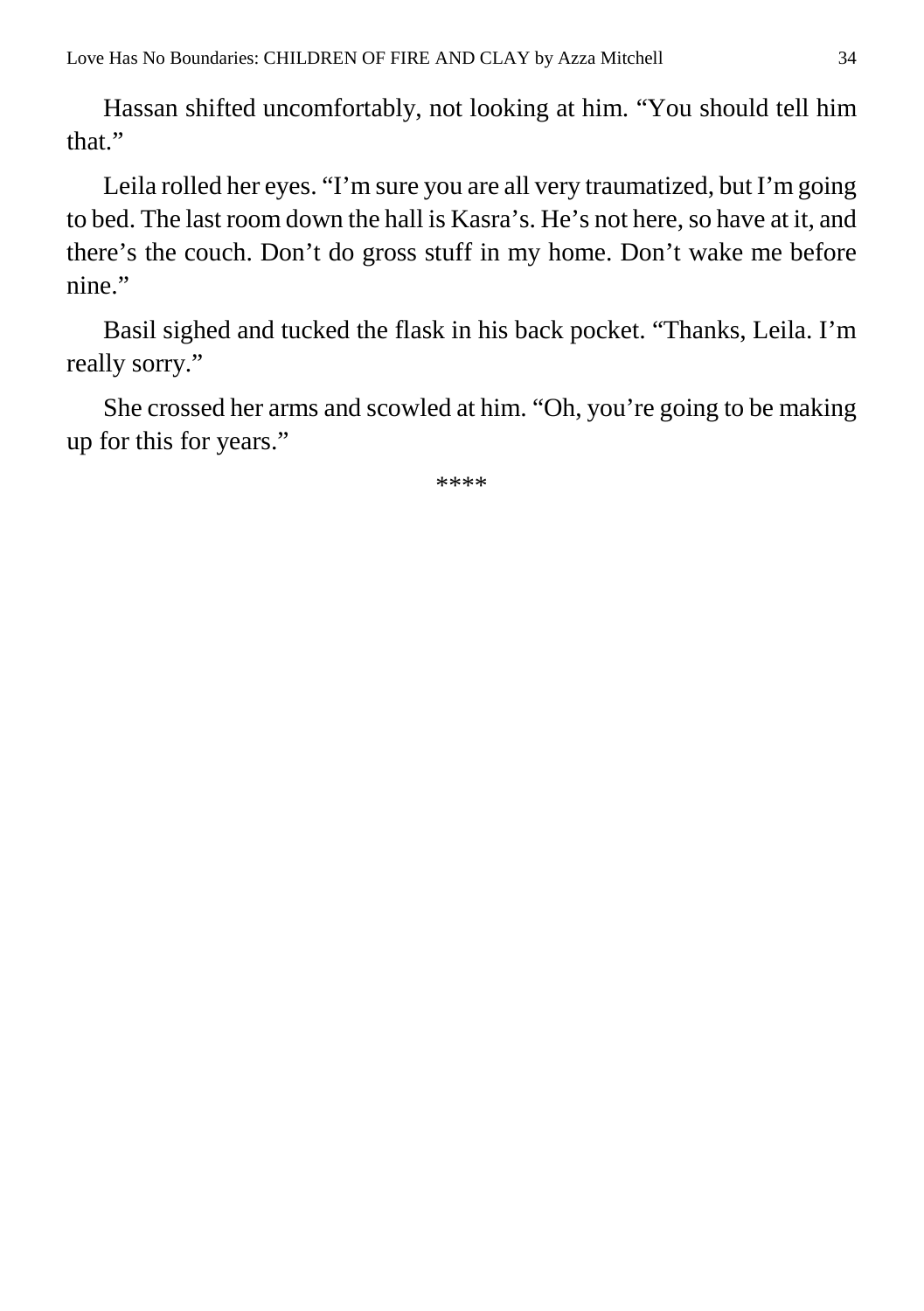### CHAPTER SIX

<span id="page-34-0"></span>Basil looked into the bathroom. Rowan was washing his face, eyes more red than blue. Tired, injured, angry, he was still beautiful. "I can tell you no."

"Can you?" Rowan looked up, eyeing Basil's reflection in the mirror before looking back down.

Basil leaned against the doorjamb, trying to find the words to fix it. "We are forced to follow orders, but my loyalty is my decision. I could have let that thunderer kill you. Then I wouldn't be anyone's."

"Thunderer. Is that what he was?" Rowan's voice was flat, unconcerned.

"It's the common name."

Rowan didn't look at him, opening the cabinet under the sink. He dug through it until he found a first aid kit. "Is she kicking us out?"

"No, she has magnanimously granted us a room." Basil took the kit from him and waved him to a small room decorated in cloth and flowers. It was all rather girlie. It was easy to see that Kasra made very few decisions about the apartment. "I can sleep in the living room."

"No." Rowan reached for him, stopping before touching him. "Stay with me. If you're comfortable?"

Basil smiled but there was no happiness in the expression. "I want to stay."

Rowan eased himself onto the bed. "This is my fault."

"No. It would happen with or without you." Basil crawled onto the bed, keeping as far from his master as the mattress would allow. "I found my vessel. They knew about it the moment I was connected to it."

Rowan grabbed his hand and squeezed it tight. "I won't let them hurt you. You're mine."

Basil laughed. "My master."

"Stop that." Rowan shuddered visibly. "Now it just makes me feel gross."

"Ba'al," Basil said.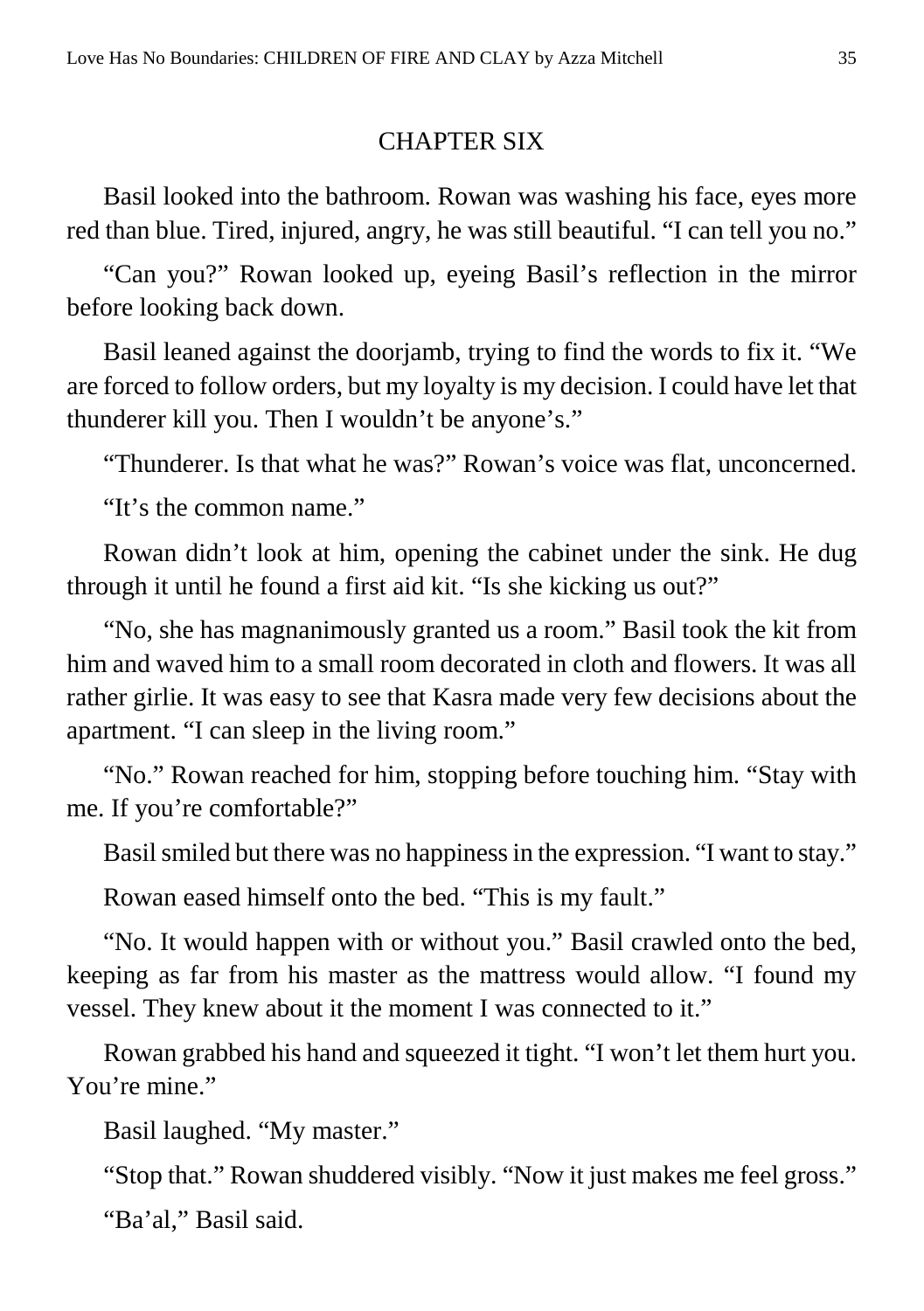"No," Rowan snapped, and shifted further up the bed. "It's just supposed to be a game."

Basil touched his hand, turning his wrist to show the flame tattoos. "It's not a game, but that doesn't mean I don't love you."

"You love me?"

"I love you and that has nothing to do with my vessel," he admitted. It was freeing to finally say it even if Rowan didn't reciprocate.

Rowan jerked forward, kissing him sloppily. "I love you, so much."

Basil growled and tried to push him down onto the bed, but Rowan hissed in pain. "Shit."

Rowan pulled at the bloody mess of his pants leg. "That one guy got me good."

"A faerie," Basil said.

He helped Rowan pull his pants completely off. Rowan hissed at the ugly lines of red and blue crawling up his leg. "Is that ice? It's really cold."

"Yes. The faerie scratched you. Hang on—this might hurt." Basil laid his hand over the wounds. He let the fire out, touching the cold of the faerie magic. The fire quickly ignored the skin and chased after the cold and ice. He didn't need to fight to control it, even the fire knew its true master.

Rowan hissed but didn't fight him, only staring at the mass of melting ice and blood. After a full minute of heat and power, the wound started to bleed sluggishly as the shards of ice retreated.

"Wow." Rowan poked at his abraded skin. "You can heal?"

Basil pulled out sterile pads and laid them over the deep cuts. "No. I just reversed the magic that was making it cold. Those low-bred faeries have nothing on me."

"They called you a prince."

Basil closed his eyes for a long moment. He'd promised to never lie, and Rowan had let him avoid it by not asking. He was finally asking. "I am. My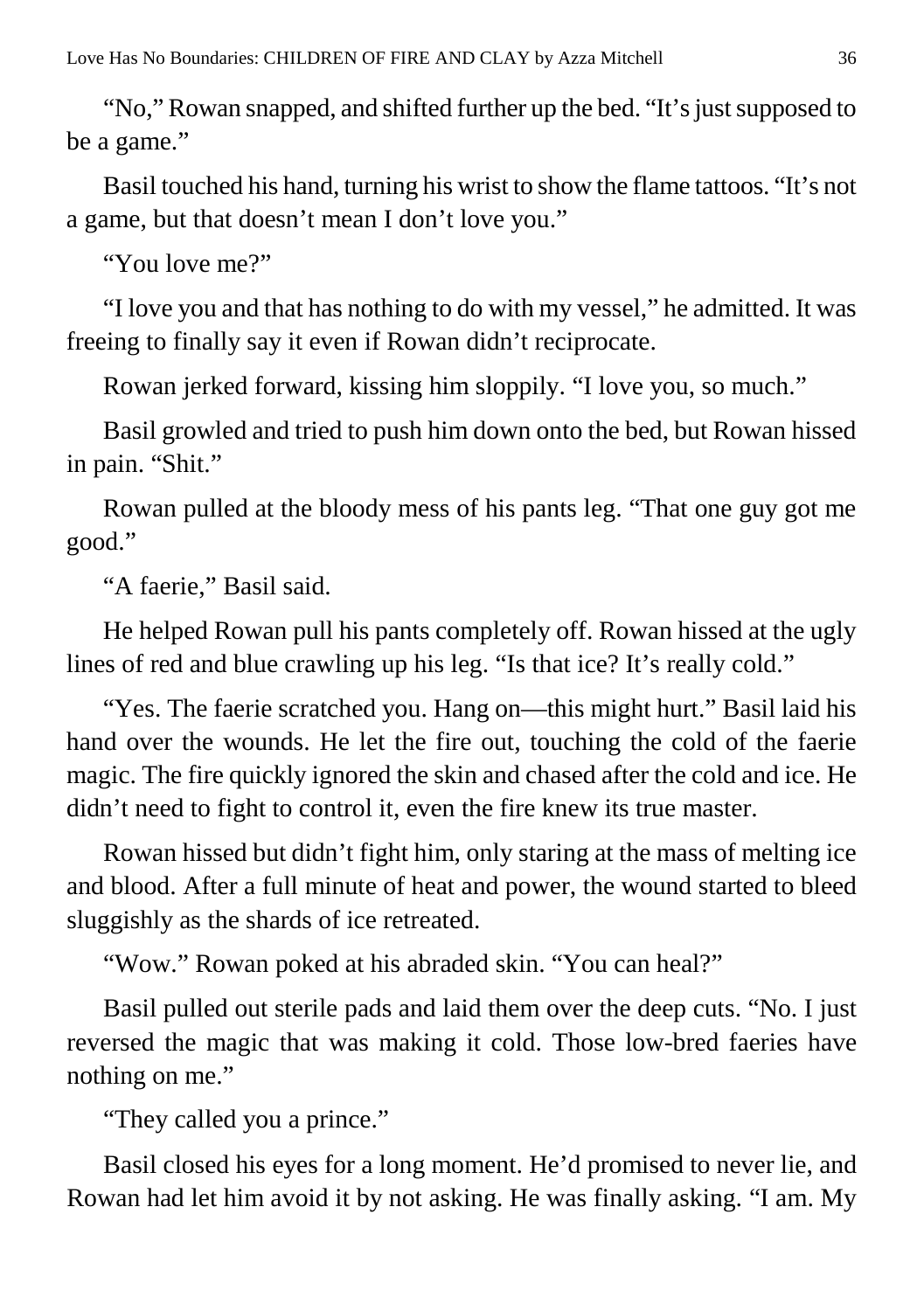father, the Lord King Djinn, has a habit of seducing human women. My mom lives out in the country. Virginia. She never really liked that I was gay. Dad didn't care either way. He has his own issues." Basil smoothed the last of the bandages into place. "You never asked about this stuff before."

Rowan pulled his foot away and tucked his legs under him. "You always acted like you didn't want to talk about anything personal."

Basil nodded and looked away. "I didn't want to lie to you. Any story I could give you wouldn't be true. You told me to never lie."

"I guess you can stop now." Rowan wiggled down in the bed. "Let me see."

Basil looked up at him "What?"

"What you look like, like in the alley," Rowan explained.

Basil looked away, uncomfortable. The monster behind the guise of humanity wasn't a pretty thing. "Why would you want to do that?"

Rowan shrugged and grinned. "I get to see the elves in their birthday suits. I want to see you."

Basil twitched and reached for the lights. He didn't want anyone to have a clear look at his true form. "It's not… humans don't like to see us."

"I promise not to freak out again," Rowan begged.

Basil tried to find another argument against it, but in the end, his master had asked. "I warned you." He dropped the glamour, and Rowan leaned forward in the dark, watching the dark lines crawl across Basil's skin.

Rowan lifted a hand and traced the thin whorls across his cheek before moving to the delicate shell of Basil's ear. "They're pointed."

The light brightened as red flared along the tattooed lines.

"Oh, wow," Rowan whispered.

"Wow?" Basil whispered back.

Rowan's gently probing finger slipped past Basil's lips to touch a sharp fang. "I like you like this."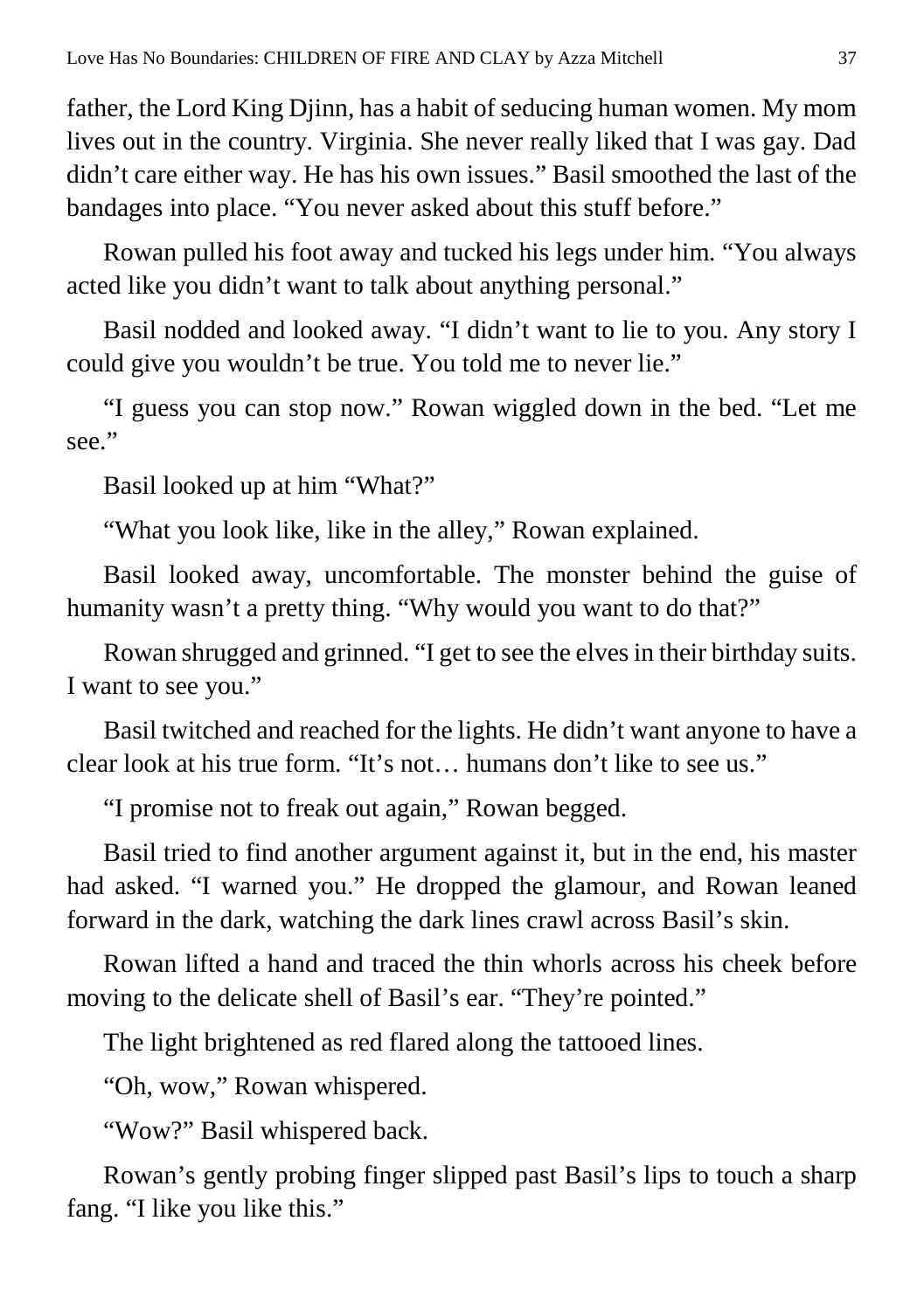Basil pulled away. "You don't have to pander to me."

"I'm not." Rowan tugged at Basil's shirt and the djinn obliged him by taking it off. Rowan ran a hand down his chest. "You're beautiful, in a wild tiger kind of way."

"I'm not dangerous," Basil argued. He'd never harm Rowan or Hassan or Leila…

The older boy snorted. "Maybe not to me, but I saw what you did to that thunderer."

Basil frowned and tried to move away. "I didn't like doing that."

"That's good." Rowan grabbed his armto pull himcloser. "Istill want you, Bass. Will you fuck me?"

The djinn stilled. "You want that?"

"Sure. I just thought you really liked to bottom. I'm good with anything."

"We can do that." Basil closed his eyes to push back the fire from his skin.

"Hey," Rowan said, "don't do that. I want to see you like you really are."

Basil stared down at the marks on the back of his hands. "Really?"

"Yes. I want to see the real you. The one that can't lie to me." Rowan quickly stripped out of his clothes and tossed them off the side of the bed.

It took Basil a moment longer to accept that he could be himself; he finally shucked off his clothes and crawled to Rowan, who ran cool hands along his ribs, touching and tickling, tracing each swirling line of ash.

Basil pulled away from the touch and looked down at his master, at the muscles cording and flexing under his pale skin. "I want to fuck you."

Rowan tensed and his dark eyes narrowed, then he made a sound of pure hunger. "Please, please."

Basil placed his hand in the middle of his master's chest. He didn't push. He couldn't force Rowan to do anything, but the willing submission made his cock jump. "Okay, I'll… yes."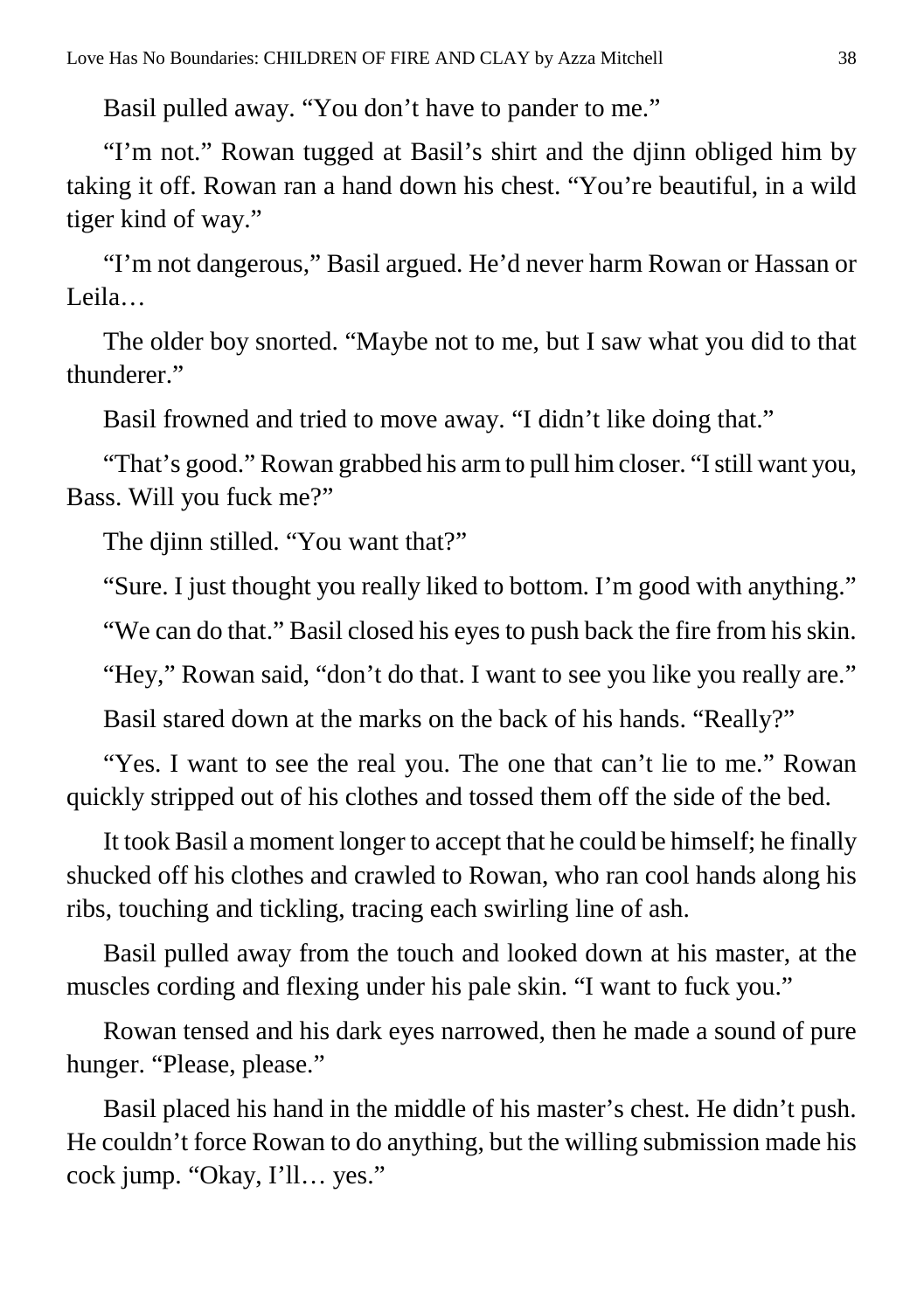Rowan relaxed completely against the sheets and stared up at him with glazed eyes. "Yes."

Basil stared at the older boy. It was a heady feeling, to be that in control. He hadn't felt control in months, since his flask had touched Rowan's skin. He ducked down to an uncovered nipple, gently laving it to hardness, then nipping it. Rowan moaned, trying to get away, but Basil only bit harder. Rowan ground up against him, his bare flesh over Basil's slick, wet cock.

Basil groaned, his head falling against Rowan's shoulder. Rowan chuckled and scrapped his fingernails along Basil's ribs. "Don't laugh at me," Basil mumbled. He flipped back over and pounced on the larger boy. "Don't laugh at me."

Rowan bucked under him, nearly unseating him. "Oh, no, genie."

Basilslammed his handsinto the pink pillow under Rowan's head. "Don't call me that."

Rowan grinned. "Stop me, then."

Basil dipped down to where the masculine scent was heaviest. He followed a musky scented trail as he delighted in nosing at the lightly-haired balls, making Rowan squeak. He licked up the hard length, sending Rowan into a fit of cursing. "Oh fuck, that feels awesome."

He gave a final lick to Rowan's engorged cock before crawling up the boy's squirming body. He grabbed Rowan's hands, trapping them above his head. Rowan tried to hump into him but Basil moved to give him as little contact as possible. The older boy grunted in frustration but stilled.

Basil brought his hand to Rowan's lips, tracing them with his fingers. Rowan eagerly sucked at the fingers Basil allowed past his teeth. "That is so hot."

Rowan mumbled and continued to lick and suck his fingers. Basil pulled his fingers away slowly, in case Rowan balked, and touched the wet digits to his opening. Rowan didn't move, didn't even breathe as Basil pushed into him. The warmth was unreal. It felt so perfect as his fingers were sucked inside.

"Come on, Bass. Fuck me."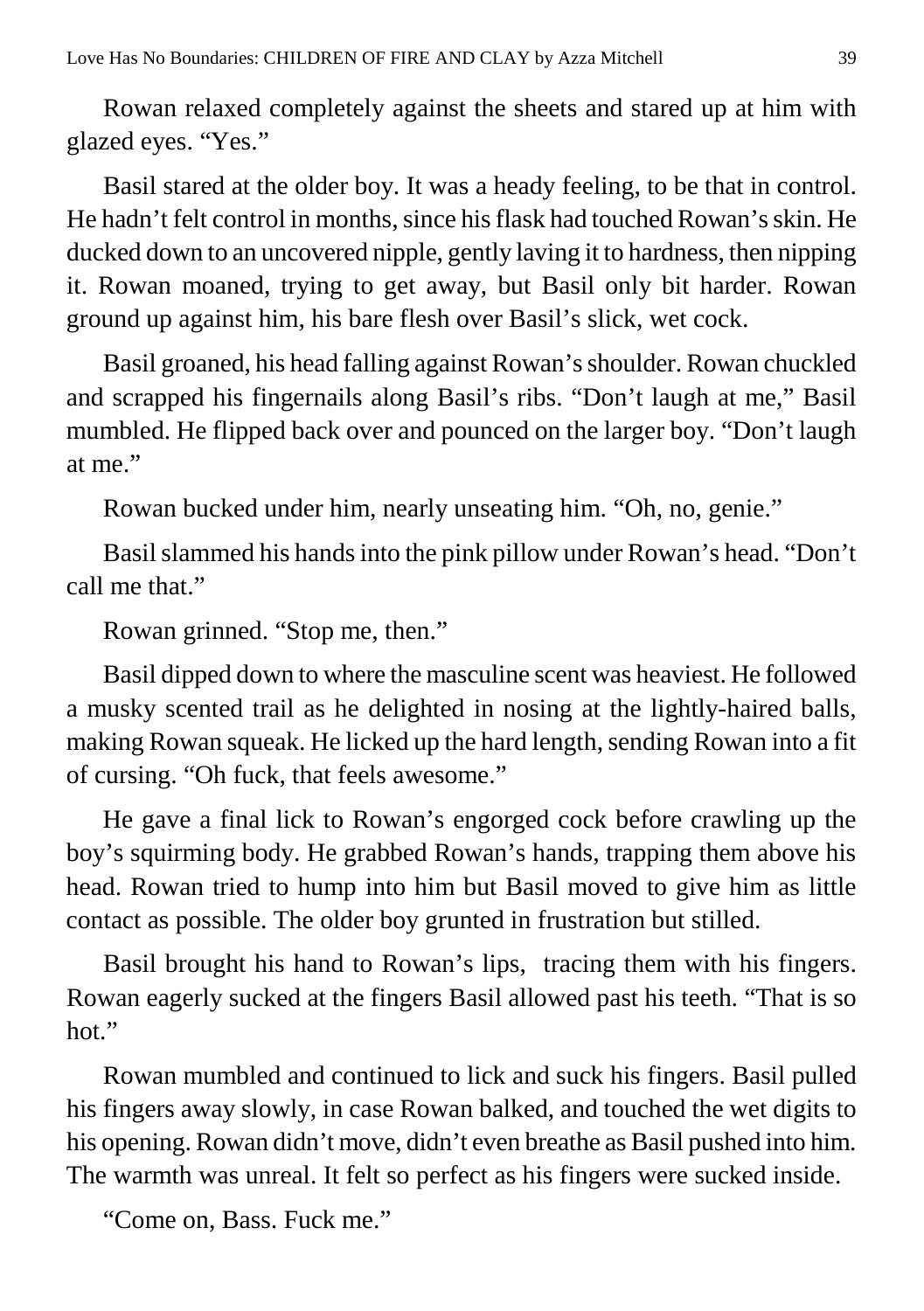Basil nodded. He moved hisfingersin and outslowly, feeling Rowan try to relax under him. "Those little packets still in your pockets?"

"Always prepared," Rowan grunted.

Basil leaned over the bed and pulled out a packet of lube. Rowan started carrying them after an unsatisfying bathroom adventure. They had been invaluable more than once. Basil slipped two fingers into him, spreading the slick better than the saliva.

It was so good to own the young man below him. He completely understood Rowan trying to push his submission more and more. He scissored his fingers and poked around until Rowan let out an undignified squeal. "Good?"

"Oh God, do that again," Rowan groaned.

"Um-hum." Basil did it again and reached up to roll a nipple between his fingers. Rowan nearly arched off the bed. "Are you ready?"

"Yes, yes. I was ready ten minutes ago. Hurry up."

"Okay. Just relax."

Rowan laughed and pulled him up far enough to kiss him. "Do you really think I want to relax?"

"Just do as I say," Basil said cheekily.

Rowan grinned and fell back onto the bed. Basil rolled on a condom and slicked himself as quickly as he could, so hard it was painful. He needed to be inside Rowan *now*.

The older boy lifted his legs against his chest, and Basil leaned over him. "I want you so much," Rowan said.

Basil smiled and pushed into him. It was tight and strangely cool against his superheated skin. "Oh, Rowan, you feel so good."

"Oh God. You're hot, like heat-hot, inside. I can feel it." Rowan trembled under him. "Am I okay? That's really weird."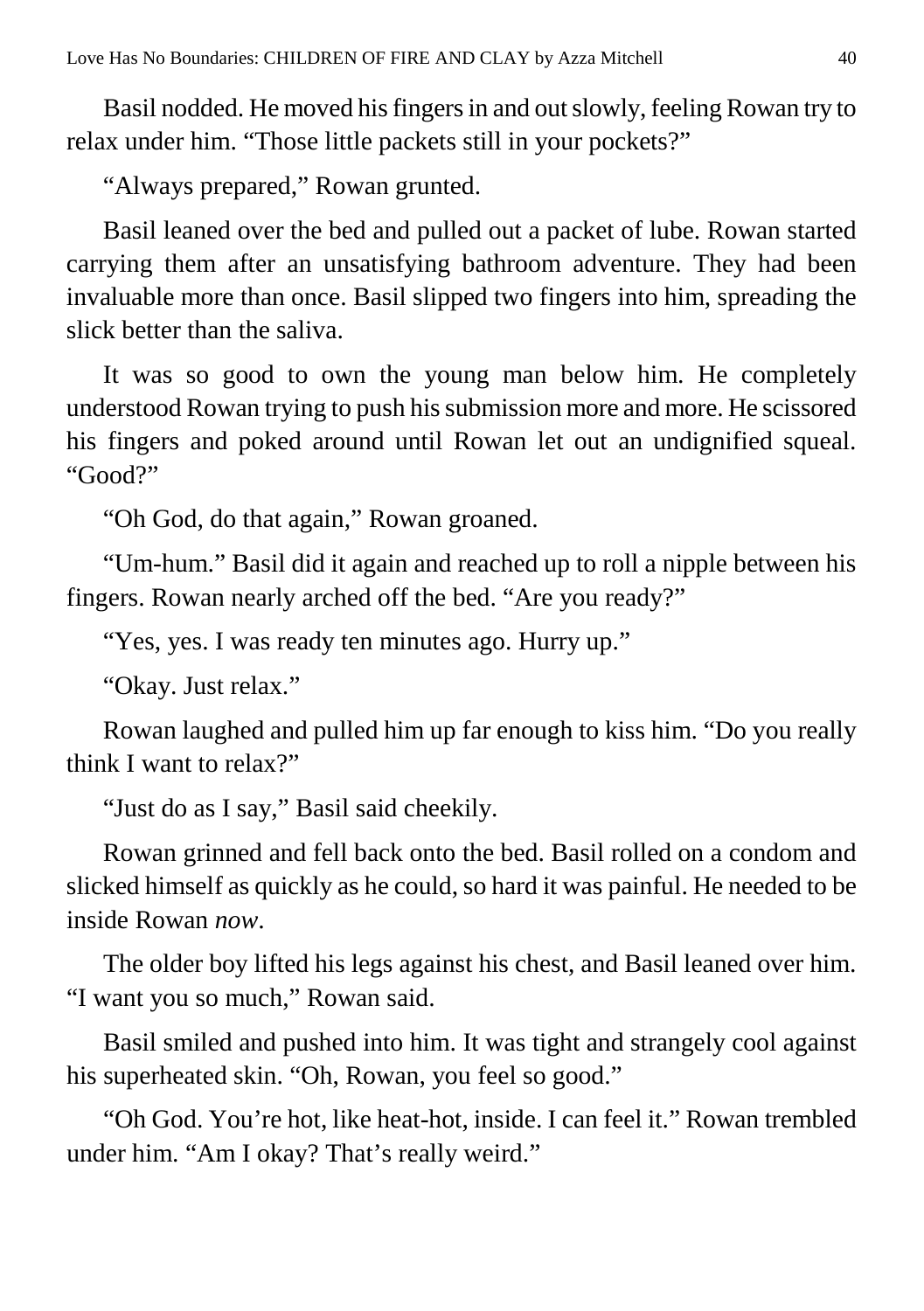Red flared along the lines of Basil's skin. "You're okay. I'm not going to hurt you."

He tried to go slow and to make it last, but Rowan pushed up into him with panting whimpers and a virtual litany of curses telling him he needed to go faster.

He propped himself on Rowan's shoulders and slammed into his pliant body. Rowan groaned under him. "Please, Bass."

Basil felt the need to come rise up faster than expected. He ground histeeth together, fangs digging into his bottom lip. "Ro," he whispered and came.

He let his body drop on top of his master, Rowan's skin a cool balm to his hot blood. "Oh, shit. Sorry."

Rowan laughed and pushed him over on his back. "That's fine. I came, too."

"Really?" Basil slipped his hand down to the sticky mess on Rowan's stomach. "Wow. I didn't… I'm sorry."

Rowan snuggled close to his back, fitting Basil within the circle of his arms. "Damn, you are warm. That was weird. I never noticed when I was inside of you."

"When I dropped the glamour I also lost the ability to control my body temperature." He ran his fingers through the sticky mess on his stomach. "Hey, don't you think we should clean up?"

"No. I think I heard someone out there. I'm not doing the walk of shame."

"Fine." He grabbed Rowan's discarded shirt and wiped himself down.

"Do you want to stay with me?" Rowan suddenly asked. "I don't want to make you do something you don't want. I can give the flask to Hassan or..."

Basil pushed him down on the bed. "Don't. You're my master. I wouldn't want anyone else, and I'd kill Hassan."

Rowan smiled, his blue eyes soft and warm. "Good. I didn't want to actually give you up." Rowan jerked at the light knock on the door and grabbed at the blankets to pull over them.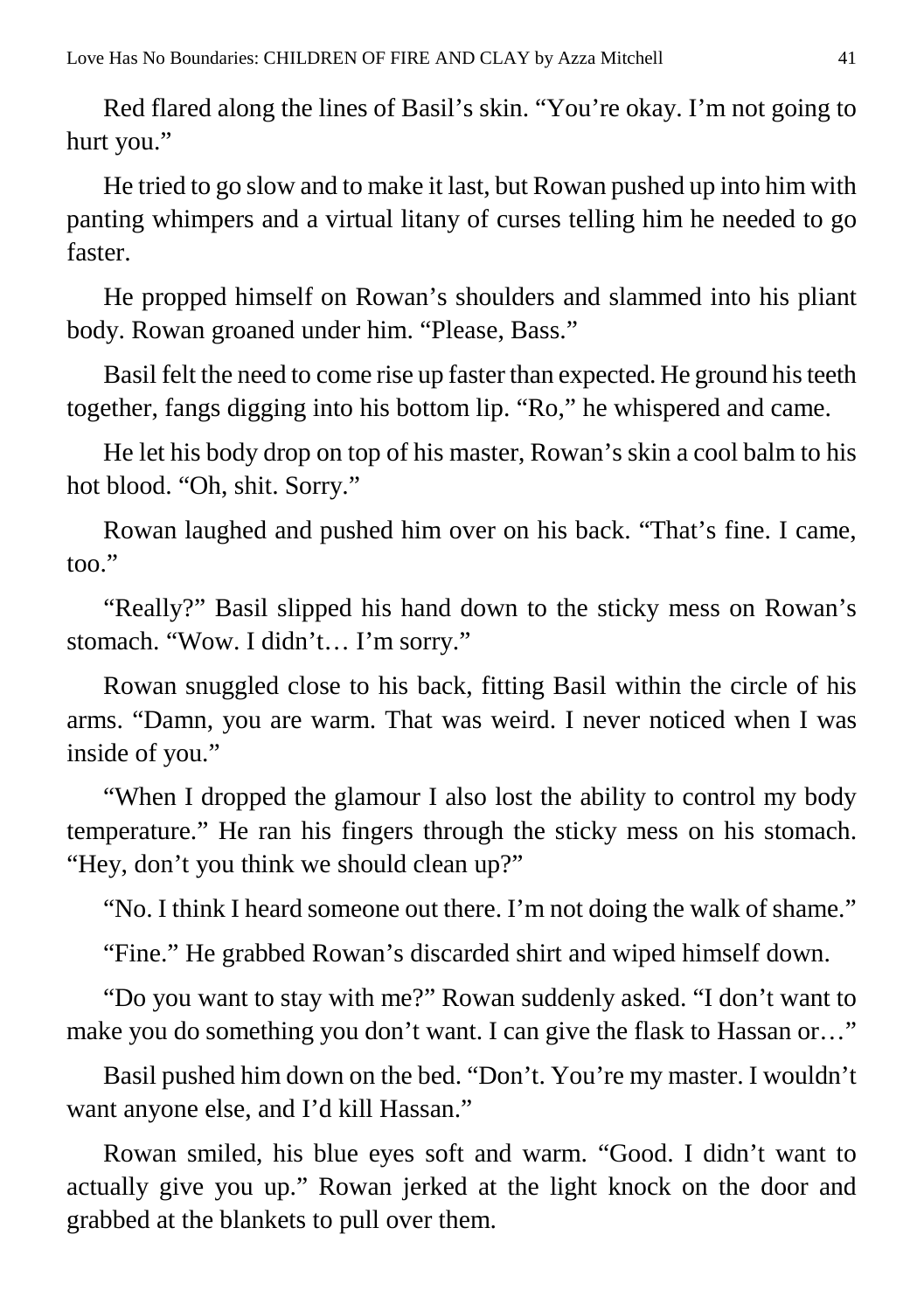Basil glared. He could smell the snow and witch hazel drifting under the door. "Niall," he growled.

Niall eased the door open and looked around the room, dark spots of blood dotting his sleeves. "All right, my prince?"

Rowan tensed. "Professor Grady?"

Faerie blood, just not Niall's. He'd used his powers liberally earlier in the night, and his eyes said he'd dealt with the problem to his charge. Basil was safe, as was Rowan. Basil had hoped the faerie would never need to show that kind of loyalty. "I'm fine, Niall, thank you."

The faerie nodded his head slightly and closed the door.

"What?" Rowan asked.

Basil shook his head. "It's all fine. Everything's good."

"That was my history professor." Rowan stared at the door. "You're his prince? Is he a genie too?"

Basil smacked him with a pillow. "Eww, no, and don't call me that."

Rowan sat up and shoved the pillow to the floor. "What is he? He's not human. I knew someone that anal-retentive couldn't be human. You know, he tried to fail me because I was three words short on my final project?"

Basil laughed. "I'm not telling you anything. You called me the G-word."

Rowan wrapped his arms around Basil. "Come on, just a little hint."

Basil wiggled around and pushed him back onto the bed. "Nope, ask him yourself."

He leaned close to kiss him, Rowan's scent and taste stronger using his unhampered senses. He could spend the rest of his life in that moment, on a stupid, fluffy, flower bed with his best friends roaming on the other side of the door. They were safe, they were whole, and Basil was completely happy. It was perfect.

### **THE END**